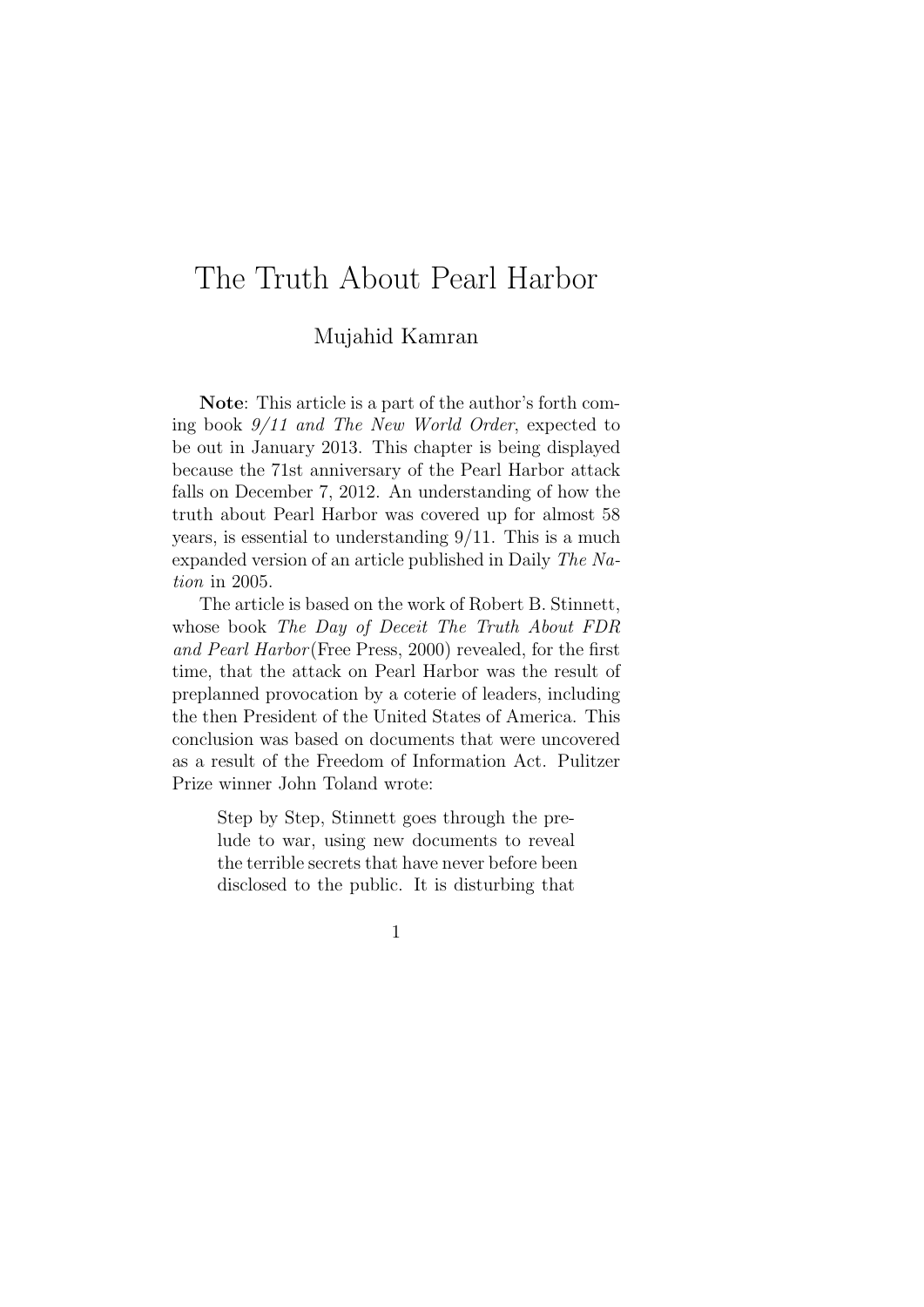eleven presidents, including those I admired, kept the truth from the public until Stinnett's Freedom of Information Act requests finally the Navy to release the evidence.

The novelist Gore Vidal had the following to say:

Many of us who are veterans of World War II's Pacific Theater of Operations have always suspected that the December 1941, Japanese attack on Pearl Harbor was deliberately provoked. A half century later, Robert Stinnett has come up with most of the smoking guns. *Day of Deceit* shows that the famous "surprise" attack was no surprise to our warminded rulers, and that the three thousand American military men killed and wounded one Sunday morning in Hawaii were, to our rulers and their present avatars, a small price to pay for that 'global empire' over which we now so ineptly preside.

*What would have happened if millions of American and British people, struggling with coupons and lines at the gas stations, had learned that in* 1942 *Standard Oil of New Jersey [Part of the Rockefeller empire] managers shipped the enemy's fuel through neutral Switzerland and that the enemy was shipping Allied fuel? Suppose that the public had discovered the Chase Bank in Nazi occupied Paris after Pearl HarborPearl harbor was doing millions of dollars' worth business with the enemy with full*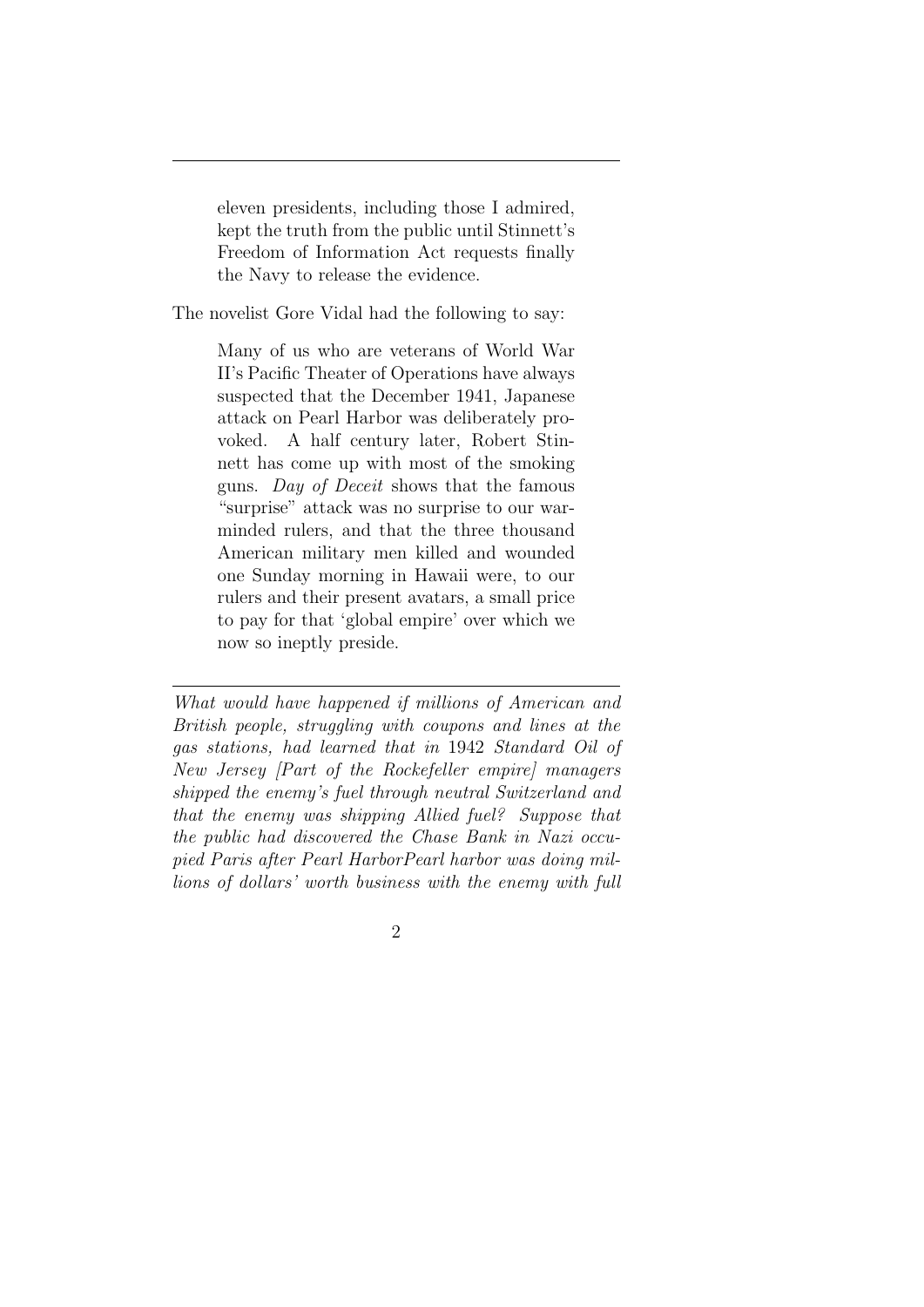*knowledge of the Head Office in Manhattan [the Rockefeller family among others]? Or that Ford trucks were being built for the German occupation troops in France with authorization from Dearborn, Michigan? Or that Colonel Sosthenes Behn, the head of the international American telephone conglomerate ITT, flew from New York to Madrid to Berne during the war to help improve Hitler's communications systems and improve the robot bombs that devastated London? Or that ITT built the Fockewulfs that dropped bombs on Brit-ish and American troops? Or that crucial ball bearings were shipped to Naziassociated customers in Latin America with the collusion of the vice-chairman of the US War Production Board in partnership with Goering's cousin in Philadelphia when American forces were desperately short of them? Or that such arrangements were known about in Washington and either sanctioned or deliberately ignored?*

#### **Charles Higham**

author of *Trading with The Enemy*

The Japanese attack on Pearl Harbor in 1941 enabled USA to enter the war in Europe, a war that the White House wished to enter for strategic reasons but could not, owing to the opposition of the American public and the Congress. It may, therefore, be of deep interest to know as to how it was that the Japanese were able to launch a "surprise" attack on Hawaii on December 7, 1941. The question is particularly relevant in the post 9/11 world.

Fortunately, researchers have been able to uncover the terrible truth behind this attack as a result of the Freedom of Information Act (FOIA). A "treasure trove"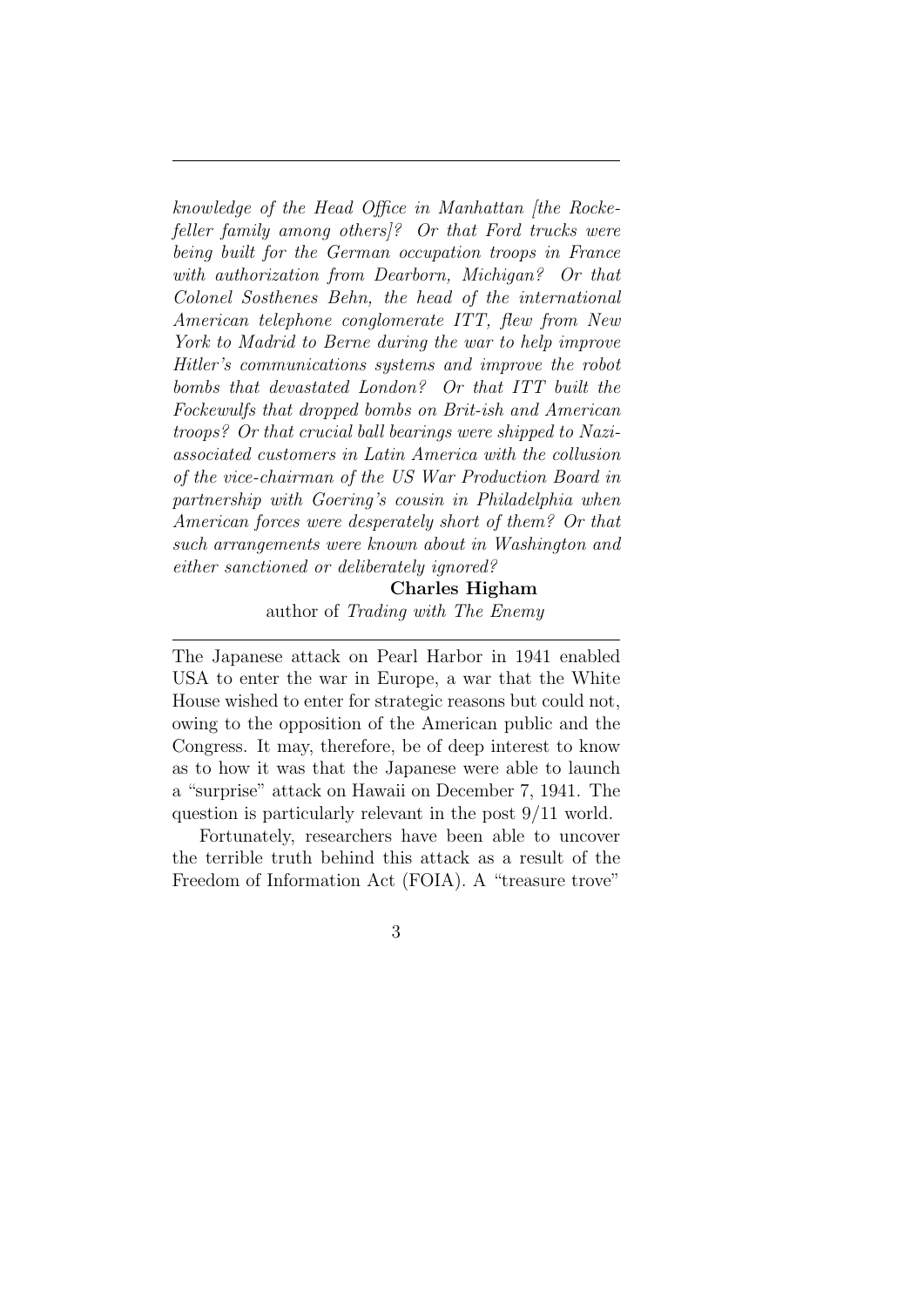of documented evidence implicating the then President Franklin Delano Roosevelt (FDR) and a coterie of confidantes with pre-planned provocation and foreknowledge of the Japanese attack was uncovered. The documents were hidden away in naval vaults and were concealed from nine Congressional inquiries, including the last one held during Clinton's Presidency in 1995.

FDR was a Democrat. Republicans were immediately suspicious that the authorities knew about the attack but allowed it to happen in order to change the climate of public opinion in favor of entering the war in Europe. But it was only on December 7, 1999 that researcher Robert B Stinnett, who himself fought in the Pacific theater during WW II, published a book in which he presented irrefutable documentary evidence, not only confirming these doubts, but also showing that the attack resulted from preplanned and sustained provocation spread over a period of more than a year. The book<sup>1</sup> *Day of Deceit: The Truth about FDR and Pearl Harbor* represented seventeen years of persistent effort.

The trail begins with a letter written by Lt. Commander Arthur H.McCollum, Head of the Far East section of the Office of Naval Intelligence (ONI) to FDR's two most trusted advisers in the White House on October 7, 1940, fourteen months before the Japanese attack. A photograph of this letter, which he uncovered on January 24, 1995, is reproduced in Stinnett's book.

The two advisers were Captains Walter S Anderson,

<sup>1</sup>Robert B. Stinnett*Day of Deceit: The Truth about FDR and Pearl Harbor*; The Free Press 2000

<sup>4</sup>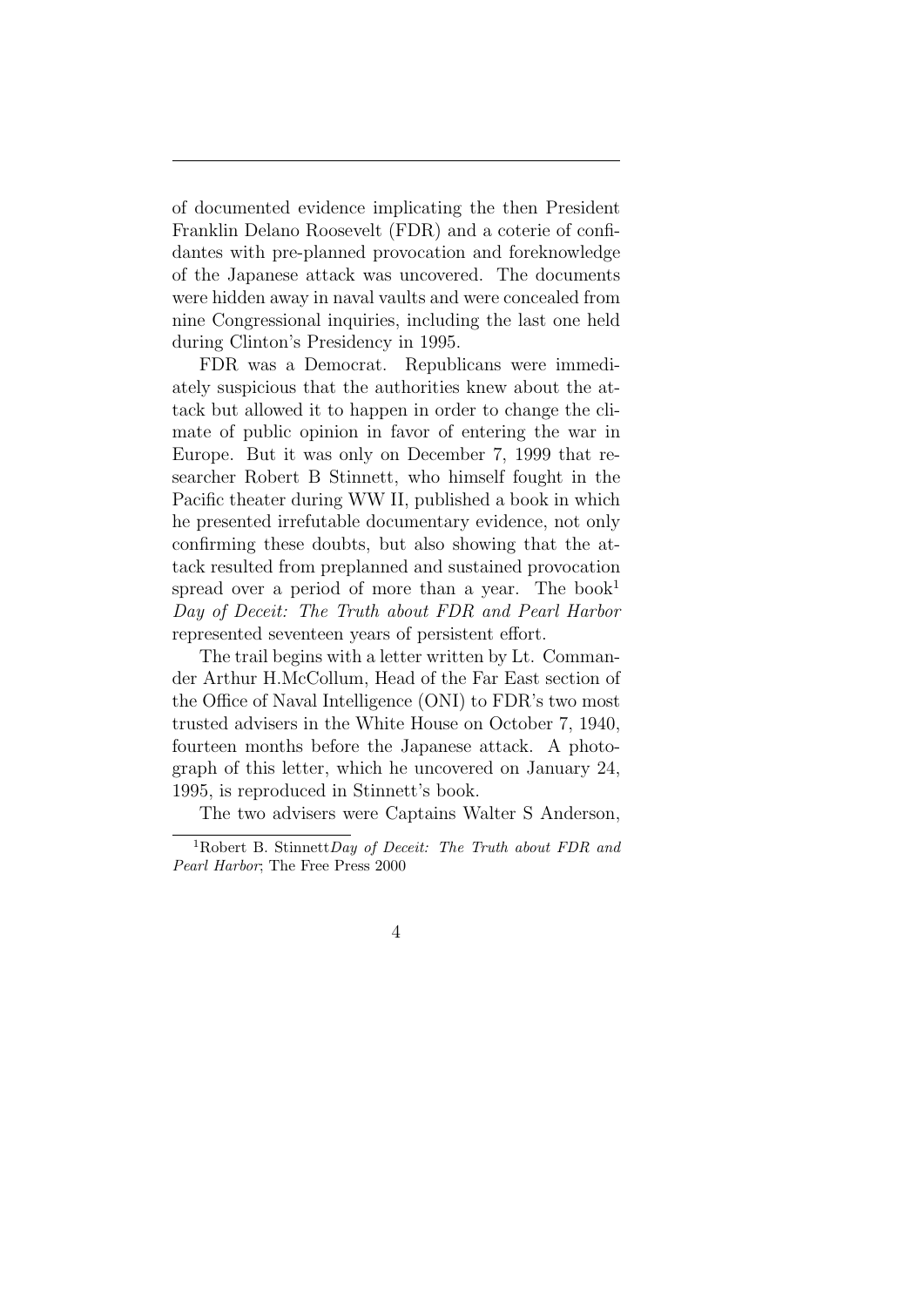Director ONI at the White House, with direct access to FDR, and Dudley W. Knox a naval strategist and chief of ONI library. After summarizing the strategic dangers that the situation in Europe posed to US interests, the letter suggested an eight-point plan of provoking the Japanese into attacking Pearl Harbor. McCollum had seized upon a treaty between Japan, Germany and Italy, signed only ten days earlier, on September 27, 1940, whereby an attack on any one of the countries would be considered an attack on all three.

The eight point plan is reproduced below<sup>2</sup>

9. It is believed that in the present state of political opinion the United States Government is capable of declaring war gainst Japan without more ado; and it is barely possible that vigorous action on our part might lead the Japanese to modify their attitude. Therefore, the following course of action is suggested:

A. Make an arrangement with Britain for the use of British bases in the Pacific, particularly Singapore.

B. Make an arrangement with Holland for the use of base facilities and acquisition of supplies in the Dutch East Indies.

C. Give all possible aid to the Chinese Government of Chiang-Kai-Shek

<sup>2</sup>McCollum's letter is reproduced on pages 262- 265 of Stinnett's book. In fact Stinnett used a camera to photograph many of the important documents that he was able to uncover, and has printed some of these in his book.

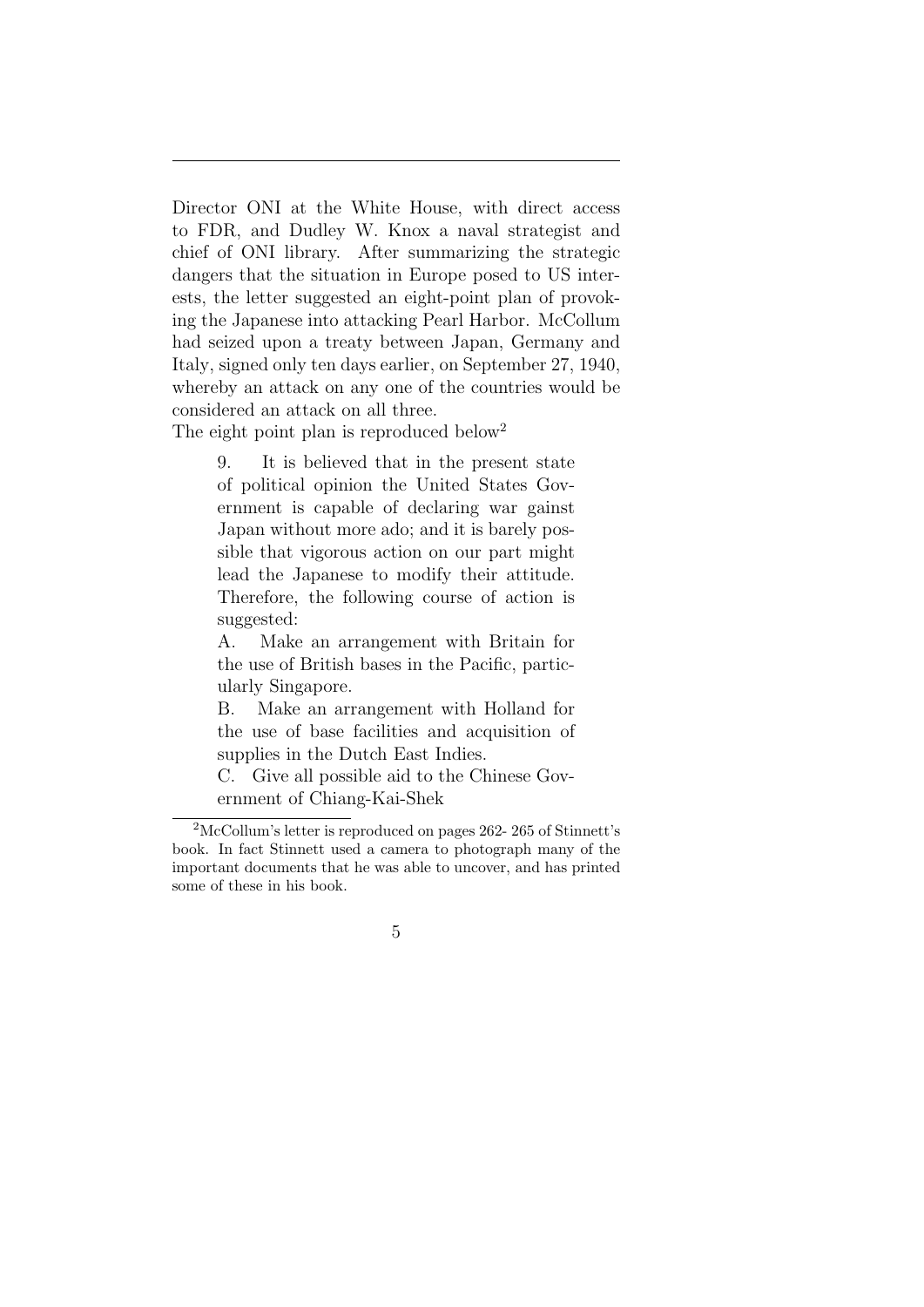D. Send a division of long range heavy cruisers to the Orient, Phillipines, or Singapore.

E. Send two divisions of submarines to the Orient.

F. Keep the main strength of the U.S. fleet now in the Pacific in the vicinity of Hawaiian islands.

G. Insist that the Dutch refuse to grant Japanese demands for undue economic concessions, particularly oil.

H. Completely embargo all U.S. trade with Japan, in collaboration with a similar embargo imposed by the British Empire.

The aim of keeping the strength of the Pacific fleet around Hawaii, and of sending long range cruisers as well as submarine divisions to the Orient, was to create a sinister ambiguity that the US was preparing to attack Japan. The letter ended with the following sentences:

> 10. If by these means Japan could be led to commit an overt act of war so much the better. In any case we should be prepared to accept the threat of war.

On October 8, the very next day, FDR held a three-hour meeting with Admiral Richardson, Commander in Chief of the US naval fleet. When Admiral Richardson heard the proposal he was outraged: "Mr. President senior officers of the Navy do not have the trust and confidence of the civilian leadership of this country that is essential for a successful prosecution of the war in the Pacific," he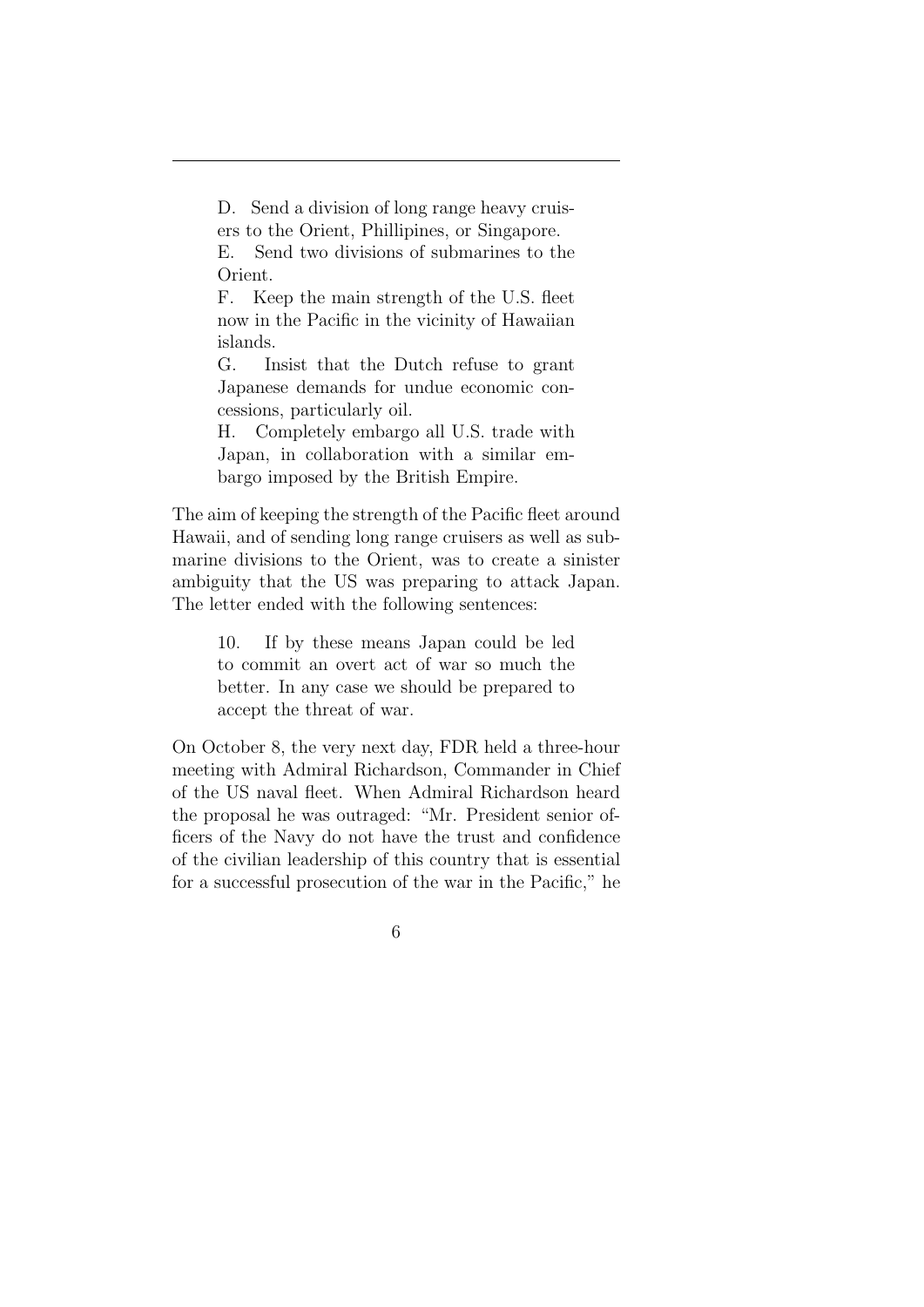said<sup>3</sup>. His refusal to go along with Roosevelt cost him his career. He was relieved of his command in February 1941 by restructuring the U.S. Navy. The Navy was split into two fleets, the Atlantic Fleet and the Pacific Fleet. Command of the Pacific Fleet was given to a relatively junior officer Admiral Husband E Kimmel. Richardson also quoted the President as having said<sup>4</sup> "*Sooner or later the Japanese would commit an overt act against the United States and the nation would be willing to enter the war*". The phrase "overt act" was a reproduction of McCollum's phrase.

Stinnett observes<sup>5</sup>:

As McCollum's eight action proposals began to be applied, relations with Japan deteriorated. With the New Year, three of his actions were in place: Action E, the dispatch of twenty-four U.S. Navy submarines to Manila; Action F, retaining the U.S. Fleet in Hawaiian waters; and Action G, the Dutch now refusing to supply Japan with oil and raw materials. Navy intelligence detected the new Japanese attitude from an intercepted diplomatic radio messages sent by Foreign Minister Yosuke Matsuoka on January 30, 1941: "In view of the critical situation between the two countries we must be prepared for the worst." Matsuoka directed his ambassador in Wash-



<sup>3</sup> *Ibid*, p 10

<sup>4</sup> *Ibid* p 11; also p 41

<sup>5</sup> Ibid, p 28, 29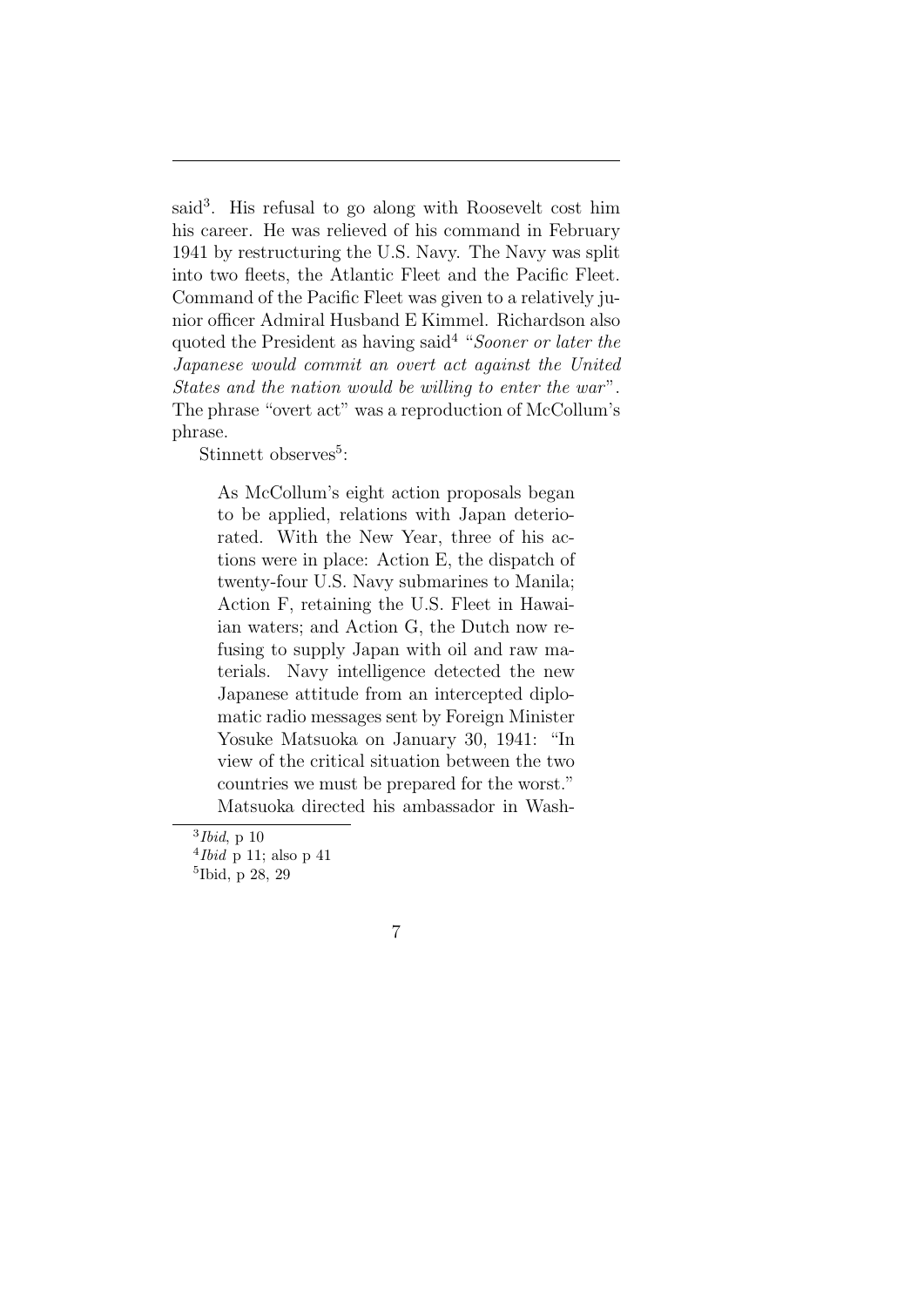ington to change from what he called publicity and propaganda work and establish an espionage-gathering network within the United States.

Documentary evidence uncovered by Stinnett establishes that each of the eight points suggested by McCollum was acted upon in the subsequent days. In particular Stinnett links FDR directly to at least six of the eight proposals. He writes $6$ :

President Roosevelt can be directly linked to *· · ·* six of McCollum's proposed actions: namely **Actions B and G, curtailing Japanese access to natural resources of Southeast Asia** - for he met with Dutch officials and received Japanese intercepts concerning Japan-Dutch negotiations in 1940-41; **Action C, aid to China**: FDR directed the Administration's China strategy which antagonized Japan's leaders who were engaged in war with China. On September 25, 1940, the administration approved a \$25 million loan to China's U.S.-recognized government headed by Generalissimo Chiang-Kai-Shek. *· · ·*

The conclusive evidence that links FDR or high-level administration officials to the eightaction proposals is as follows: **Action A: Arrange for U.S. use of British Pacific Bases**. Arrangements were made for U.S. use

<sup>6</sup> *Ibid* p 311-313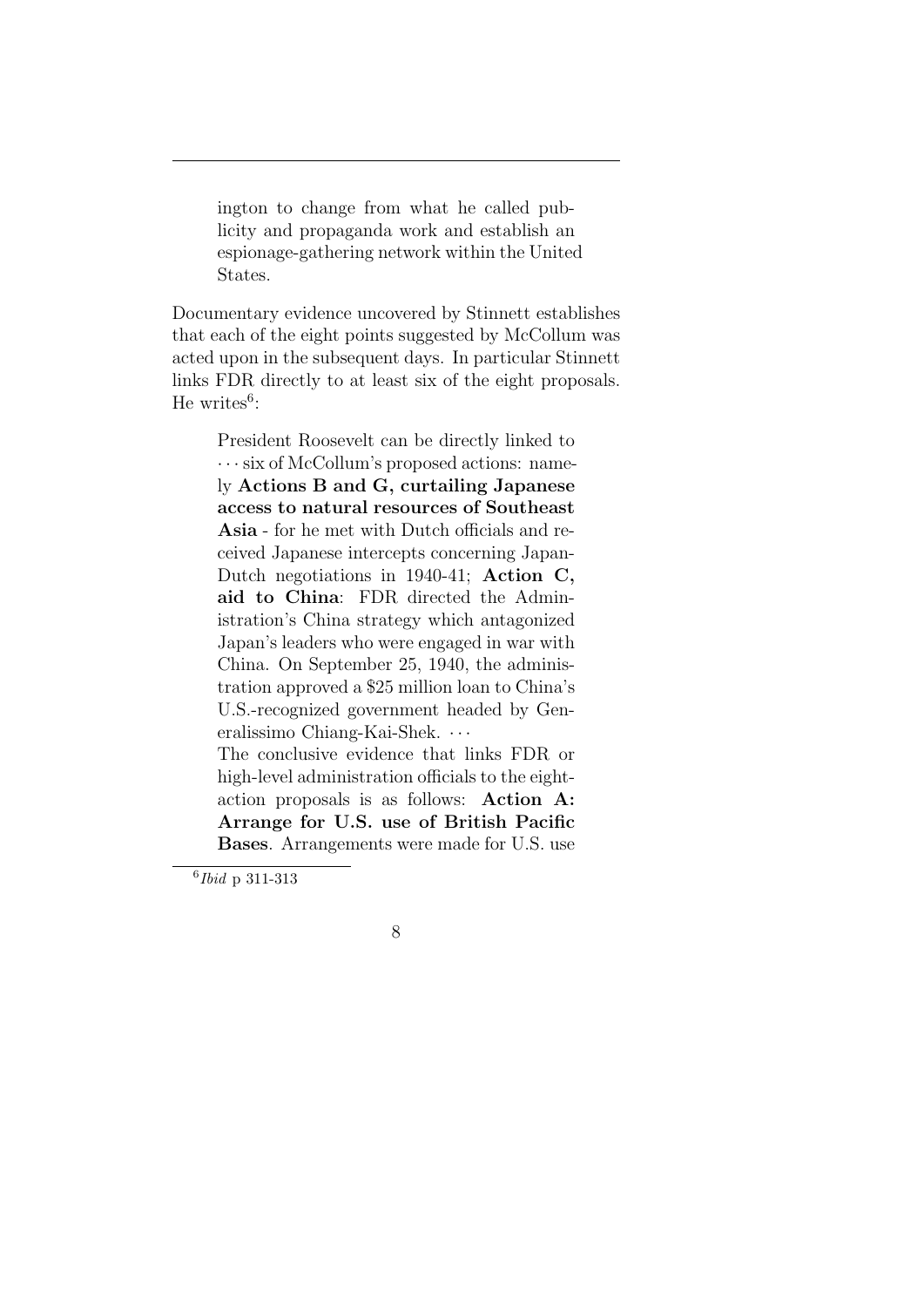of Rabaul's Simpson Harbor, a British possession in New Britain in South Pacific, as USN Advance Pacific Base F. Orders came from Admiral Harold Stark, FDR's Chief of Naval Operations.

The most dangerous provocation was deployment of warships in or close to Japanese territorial waters. FDR himself took charge of these provocations - "pop-up" cruises as he called them. Stinnett quotes FDR<sup>7</sup> :

I just want them to keep popping up here and there and keep the Japs guessing, I don't mind losing one or two cruisers, but do not take a chance of losing five or six.

Stinnett further writes<sup>8</sup>:

Documentation that directly links FDR with McCollum's **Action D - sending US Navy cruisers in provocative moves against Japan** includes the following first discussion in the White House Feb 10, 1941. Present were President Roosevelt, Secretary of State Cordell Hull, Secretary of War Henry L. Stimson, Secretary of Navy Frank Knox, General George Marshall, Army Chief of Staff and Admiral Harold R. Stark, Chief of Navy Operations. Stark warned FDR that the cruises "will precipitate hostilities."



<sup>7</sup> *Ibid* p 9 8 *Ibid* p 312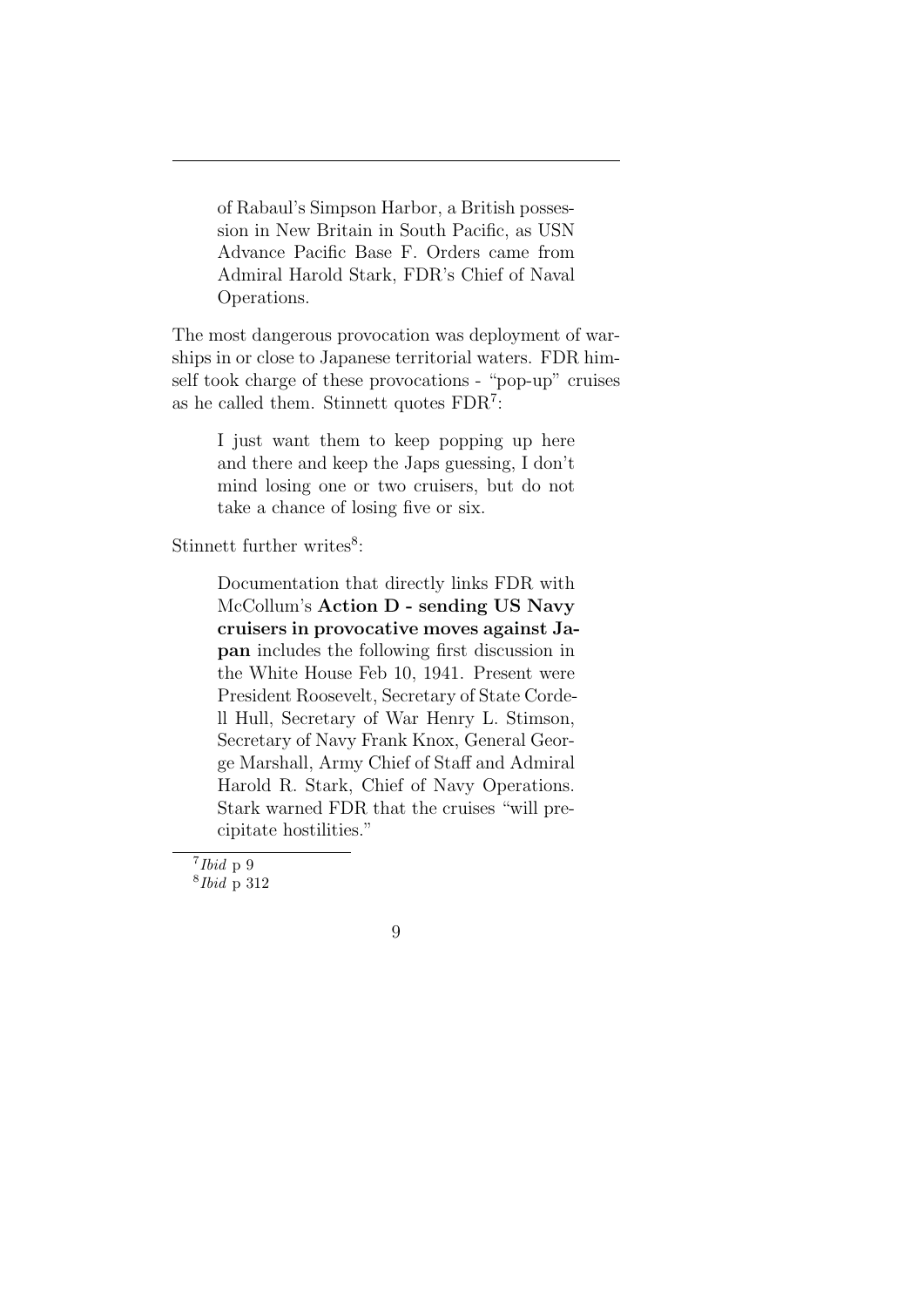Stinnett writes<sup>9</sup>:

From March through July 1941, White House records show that FDR ignored international law and dispatched naval task groups into Japanese waters on three such pop-up cruises.

Although Admiral Kimmel, Admiral Pacific Fleet, objected by saying that this could precipitate war, he did not know that this was precisely FDR's intention. He wrote to Admiral Harold R. Stark that he "fought" to prevent the "ill advised pop-up cruises.", expressing the apprehension "but the decision may go against me may go against me."<sup>10</sup>

Stinnett further writes:

**Action E: "Send US submarines to the Orient."** See letter re dispatch of US subs to Manila, from Admiral Harold Stark to Admiral James O Richardson, Nov 12, 1940 PHPT 14, p 971, and US Assistant Secretary of State Breckenridge Long, *War Diary* p 155. Long writes that twelve submarines were sent from Honolulu to Manila. **Action F: Retain the US Fleet in Hawaiian waters**. See discussion in this and following chapters. See the transcript of Oval Office audio tape of October 4, 1940, 48-61:1 (1) and (2) FDRL, in which President Roosevelt can be heatrd discussing "fool things that Japan might do." *· · ·*

<sup>9</sup> *Ibid* p 9

<sup>10</sup>*Ibid* p 313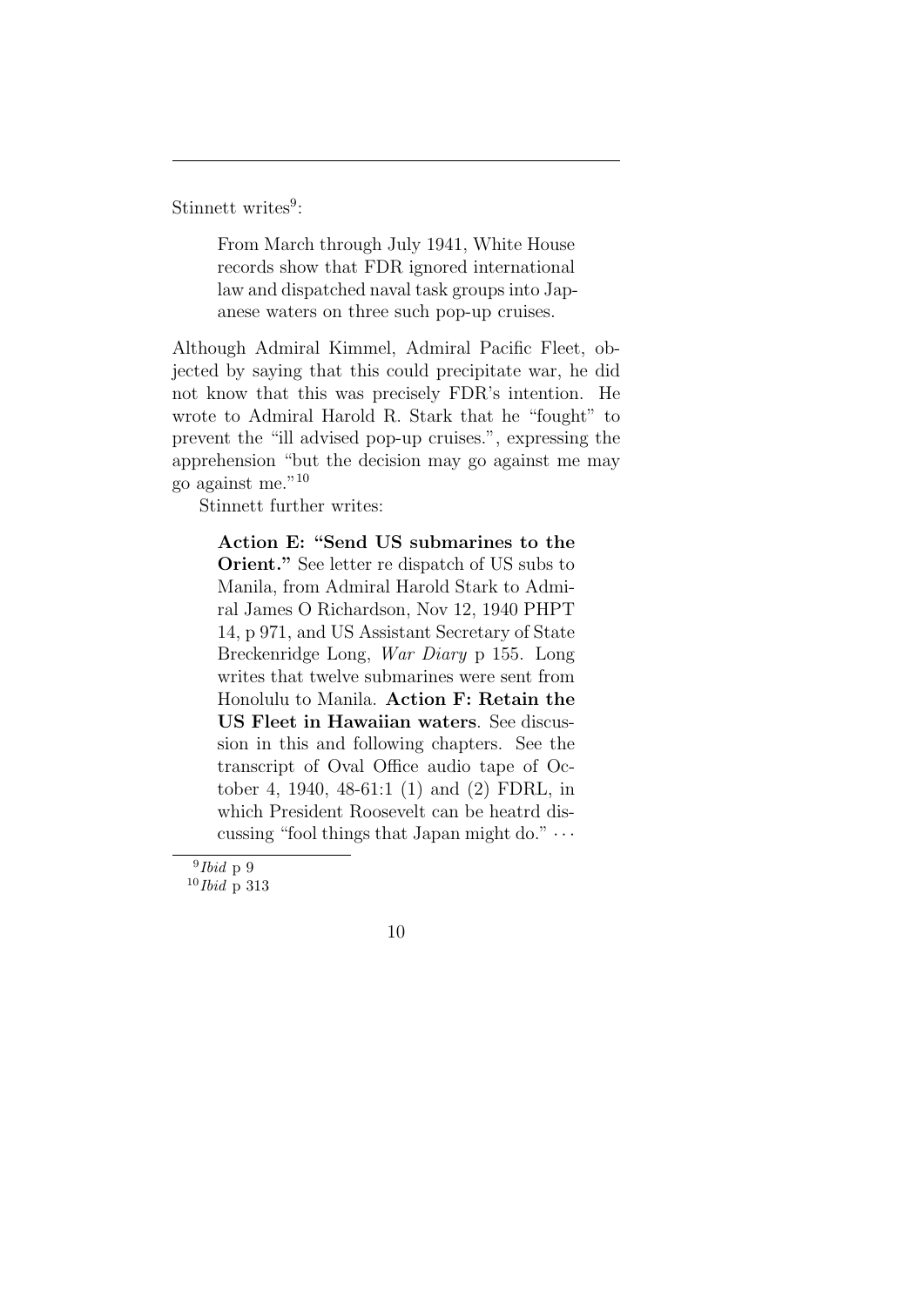#### **Action H: A complete embargo of Japan**.

A total embargo was issued by the President on July 26, 1941. See Executive Order 8832, Federal Register this date in National Archives I, 7th Street and Pennsylvania Avenue, Washington.

In a most significant development, US cryptographers were able to decipher two principal Japanese codes - the diplomatic code *and* the naval code. This happened in the last days of September and early October 1940. The diplomatic code is also known as the Purple code. Stinnett states $^{11}$ :

Leading historical publications in the United States have erroneously confused readers by publishing erroneous details on Purple. The truth about Pearl Harbor is found in the naval codes not the diplomatic codes. *· · ·* Controversy surrounds the timing of the successful decryption of the four code systems of *Kaigun Ango*. Testimony given to various Pearl Harbor investigations suggests that the navy codes were not solved until Spr-ing 1942. The author's research proves otherwise. Their solution emerged in the early fall of 1940, at about the same time Arthur McCollum's memorandum reached the Oval office.

In fact after Stinnett published his book some court historians, commentators and reviewers attacked him. As one



<sup>11</sup>*Ibid* p 21, 22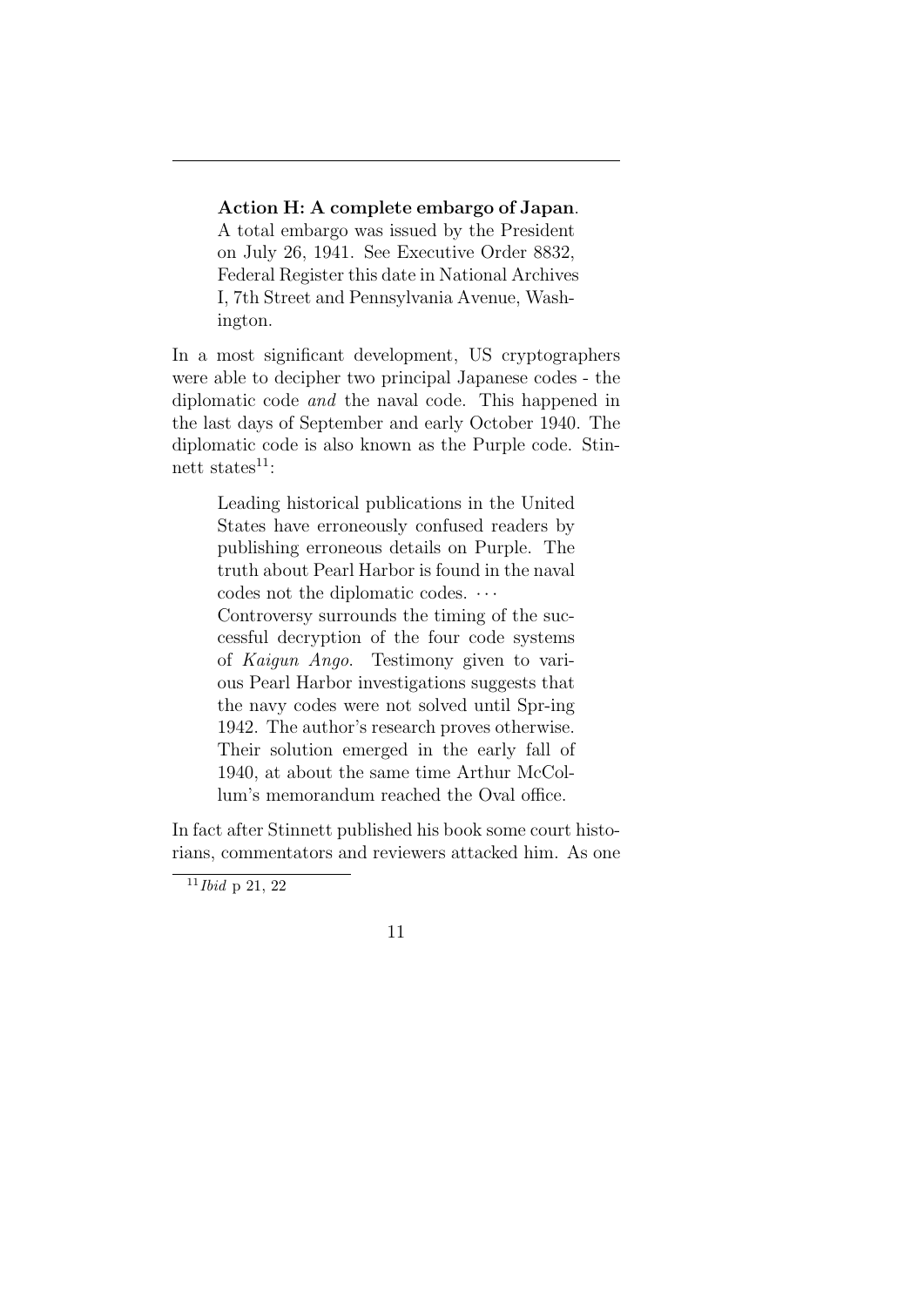reviewer, John F. McKeown, wrote: "I am not surprised by the negative treatment that this book has received. If the author had treated any other topic, or any other President, the comments would be different. This historian has attacked one very, very, sacred cow."

Stinnett further points out  $12$ :

Rear Admiral Royal Ingersoll, Assistant Chief of Naval Operations, revealed America's ability to detect and predict Japan's naval war strategy and tactical operations to the US Navy's two Pacific commanders, Admirals James Ricahrdson and Thomas Hart in a letter dated October 4, 1940. The Navy began tracking the movement and location of Japanese warships in October 1940. "Every major movement of the Orange (America's codename for Japan) Fleet has been predicted, and a continuous flow of information concerning Orange diplomatic activities has been made available." He said the Navy cryptographers had solved the Japanese naval merchant ship code. "The system itself is 99 percent readable," reported Ingersoll.

There are a very large number of documents that reveal that the US stations in the Pacific region were able to intercept the dominant percentage of secret Japanese diplomatic and naval transmissions once these codes had been broken. There was other intelligence available too. In



<sup>12</sup>*Ibid* p 22, 23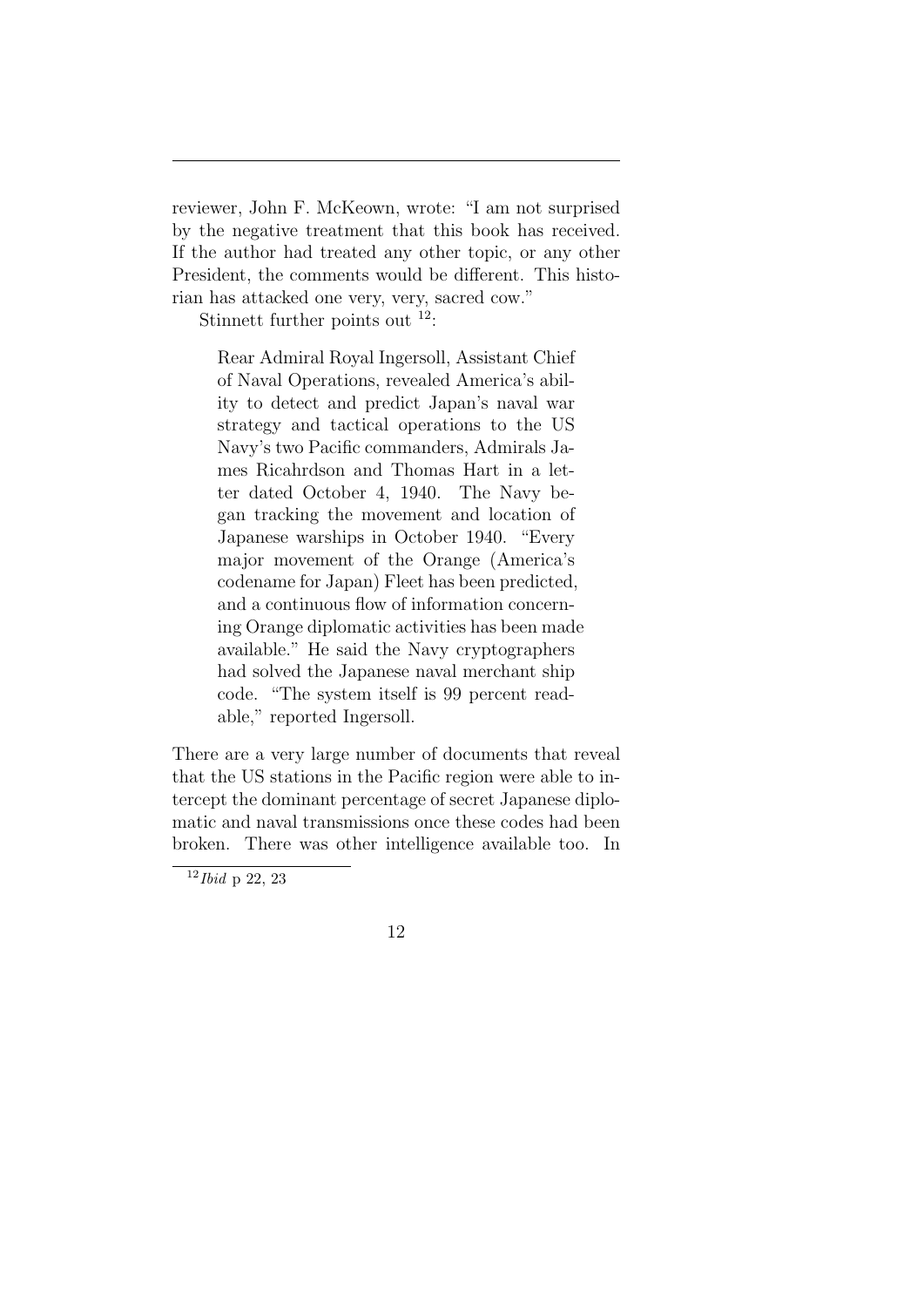fact, in January 1941 information about a plan to attack Pearl Harbor was leaked to US intelligence. Stinnett has reproduced this information in his book. In fact the U.S. ambassador to Germany Joseph Grew sent the following telegraph that was read by Cordell Hull on January 27, 1941<sup>13</sup>:

My Peruvian colleague told a member of my staff that he had heard from many sources including a Japanese source that the Japanese military forces planned in the event of trouble with the United States, to attempt a surprise attack on Pearl Harbor using all of their military facilities. He added that although the project seemed fantastic the fact that he had heard it from many sources prompted him to pass the information. Grew

Cordell Hull distributed copies of the telegram to Army Intelligence and to ONI. McCollum, who worked at the ONI, and who had written down the strategy of provoking a Japanese attack on Pearl Harbor, must have been satisfied with this information. Things were moving as he had planned. However he engaged in a further deception - he dismissed Grew's information as "rumor"! His assessment of the Grew cable was an outright deception he was deceiving his own Admiral! He wrote to Admiral  $Kimmel<sup>14</sup>$ :

> The Division of Naval Intelligence places no credence in these rumors. Furthermore, based

<sup>13</sup>*Ibid*, p 31 <sup>14</sup>Ibid, p 32

<sup>13</sup>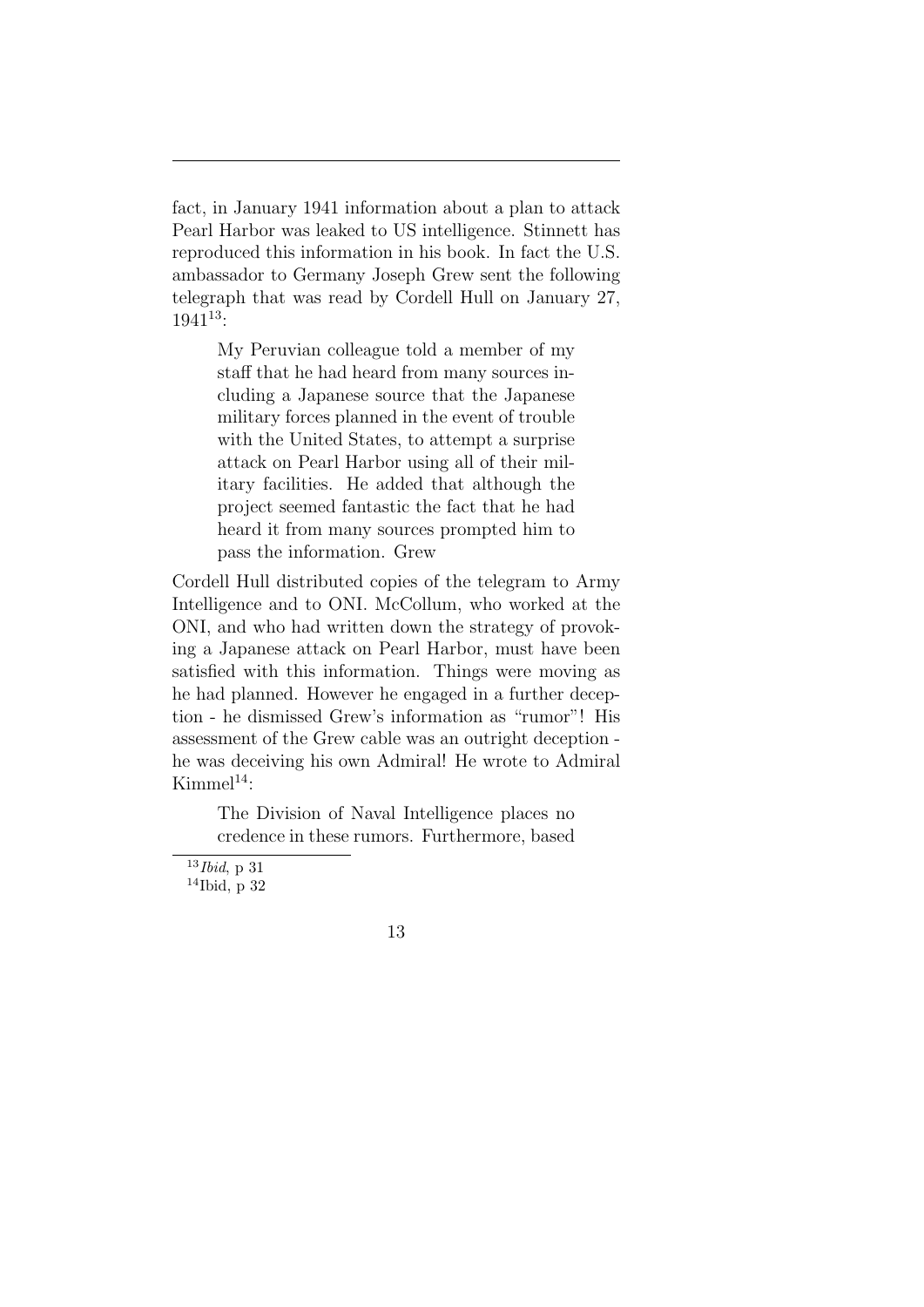on known data regarding the present disposition of Japanese naval and army forces, no move against Pearl Harbor appears imminent or planned for in the foreseeable future.

The record shows that once the US and the British Empire began strangulating the Japanese economy through a boycott and through the Dutch, the militants in Japan very quickly gained the upper hand. The diplomats wanted to sort things out diplomatically but in late 1940 and early 1941 Japanese plans for launching a surprise attack on Pearl Harbor were formulated by Admiral Yamamoto.

Stinnett writes that the intercepts and corresponding radio logs of station H in Hawaii, one of the several stations that monitored Japanese signal traffic are  $15$ :

powerful evidence of American fore-knowledge of the attack on Pearl Harbor. Americans do not know these records exist - all were excluded from the many investigations that took place from 1941 to 1946 and the Congressional probe of 1995.

Stinnett reproduces many messages that unambiguously establish the US foreknowledge of the attack.

There is another cruel side to this deceit. Once Richardson had been removed and Admiral Kimmel installed, Anderson was dispatched to Hawaii as an intelligence gatekeeper. He was well aware of the fact that the US had broken Japanese naval and diplomatic codes but concealed it from Admiral Kimmel, who subsequently paid

<sup>15</sup>*Ibid* p 45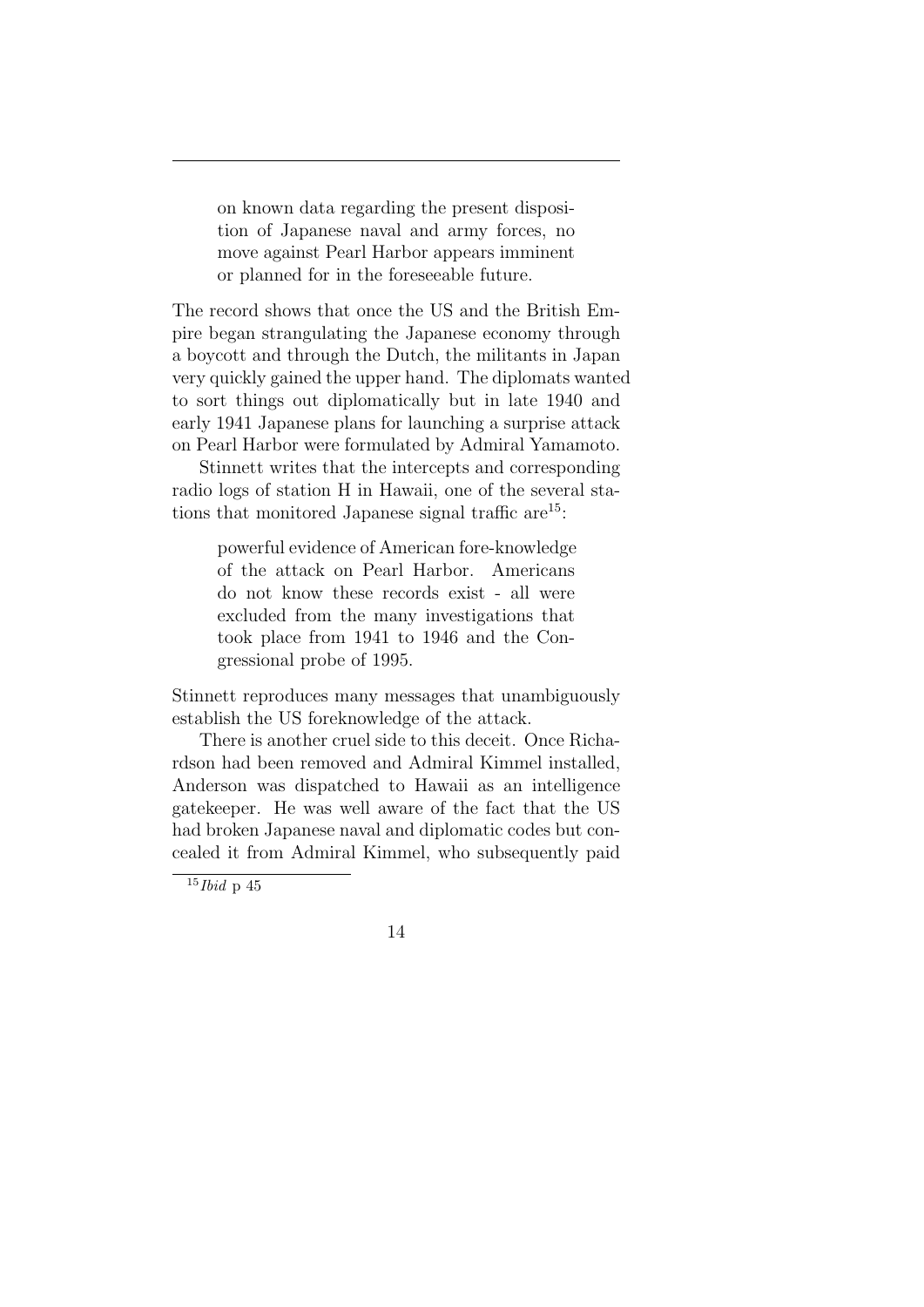a heavy price once the attacks had taken place. Kimmel had sensed in February 1941 that he was being excluded from some vital intelligence loop and tried in writing, on at least two occasions, to persuade the establishment to supply him with all vital information. "I can't understand, may never understand why I was denied the information available in Washington", Kimmel wrote sadly after the war.<sup>16</sup>

In November, and during the days of December 1941 leading right up to the attack, the US cryptographers were aware of the impending Japanese attacks. But the key records remained concealed from every inquiry until Stinnett uncovered them. A vital player in this game of concealment was the cryptographer Lt. Commander Joseph J. Rochefort, who withheld vital information from Kimmel and from various Pearl Harbor inquiries<sup>17</sup>. Stinnett recovered some of this vital information from Rocherfort's personal effects in possession of his daughter. In his *Oral History*, Rocherfort told a navy interviewer that the death of a few thousand people was a cheap price to pay for the unification of America. Stinnett writes $^{18}$ :

By hiding Yale Maxon's alert, Rochefort di-

<sup>18</sup>*Ibid* p 117

<sup>16</sup>Kimmel cited from his book *I May Never Understand* by Stinnett p 37

<sup>&</sup>lt;sup>17</sup>Stinnett lists the following inquiries (footnote 17, p 341): "(1) Roberts Commission proceedings 1942; (2) Admiral Thomas Hart's inquiry of 1944; (3) Army Proceedings 1944; (4) Navy Court of Inquiry, 1944; (5) Clarke Investigation, 1944; (6) The Clausen Investigation 1944-45; (7) Admiral Henry Kent Hewitt Investigation of 1945; (8) The Joint Congressional Investigation of 1945-46, and (9) Senator Strom Thurmond's investigation of 1995.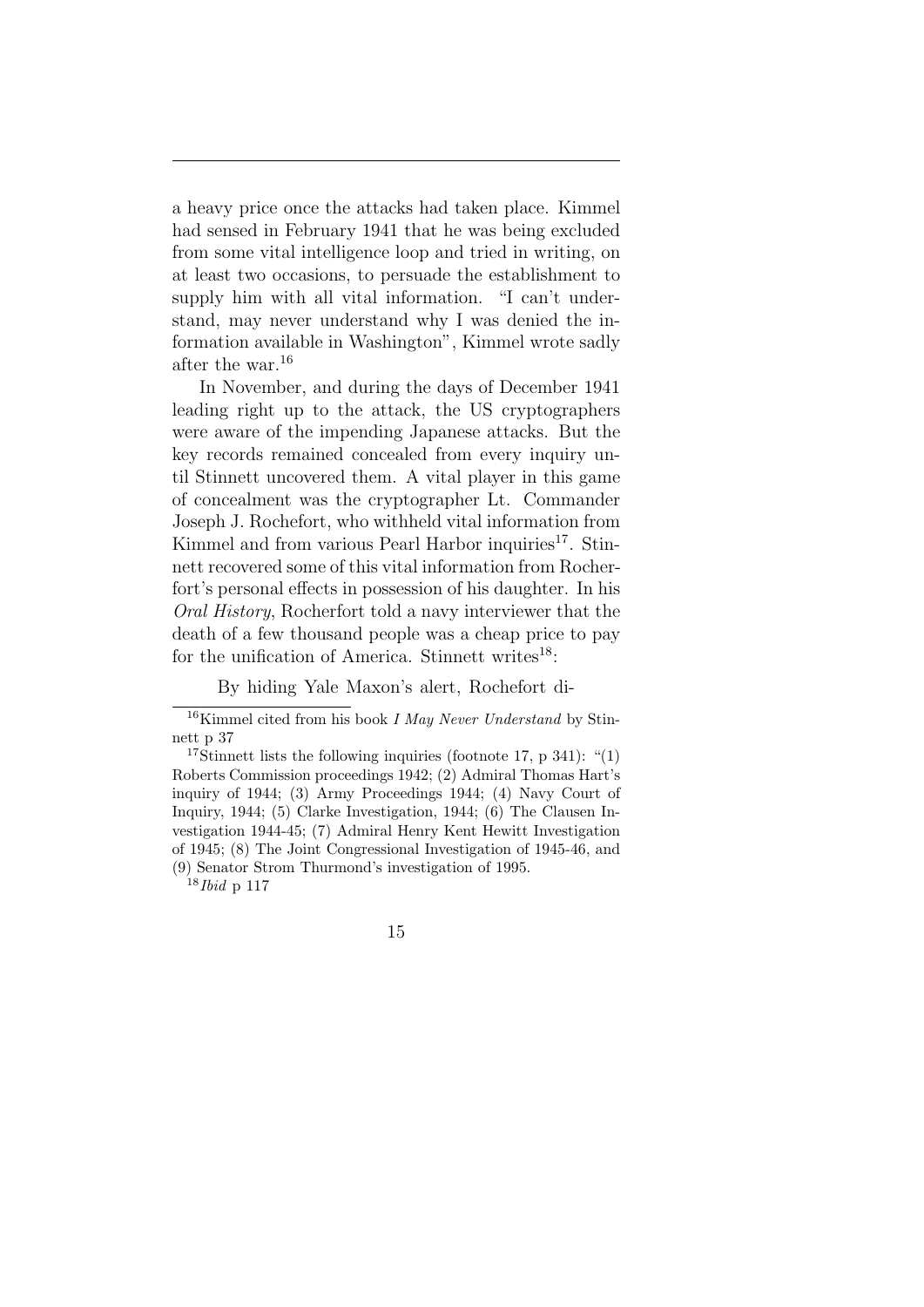verted a thorough examination of the Sarnoff-Roosevelt spy-message deal and made it impossible for Admiral Kimmel to establish a logical defense of dereliction of duty. The blame for dereliction of duty belongs on the shoulders of the two cryptographers, not on Admiral Kimmel. Rochefort's motive can only be guessed. In his *Oral History* he told a U.S. Navy interviewer that the carnage at Pearl Harbor on December 7 was a cheap price to pay for the unification of America. His unity observation observation parallels that of his close friend Arthur McCollum's eight-action plan that called for America to create "ado" and provoke Japan into committing an overt act of war against the United States.

Although everything had been done by a coterie<sup>19</sup> not only to conceal information from, but also to mislead the Pearl Harbor naval and military command, there still was a possibility that reconnaissance planes, or merchant vessels, would discover the advancing Japanese naval fleet prompting some measures by Kimmel. Although he had been cut out of the vital intelligence loop regarding the Japanese attack Kimmel nonetheless planned an exercise,

 $19$ On p 312, footnote 10, of his book Stinnett states: "The following (and probably more) knew of McCollum's eight-action policy that was adopted by FDR, according to direct and indirect evidence outlined herein: President Roosevelt; Lieutenant Commander Arthur H. McCollum, Captains Walter S. Anderson and Dudley Knox; Admirals Harold Stark, James O Richardson, and William Leahy; General George Marshall: Commander Vincent Murphy."

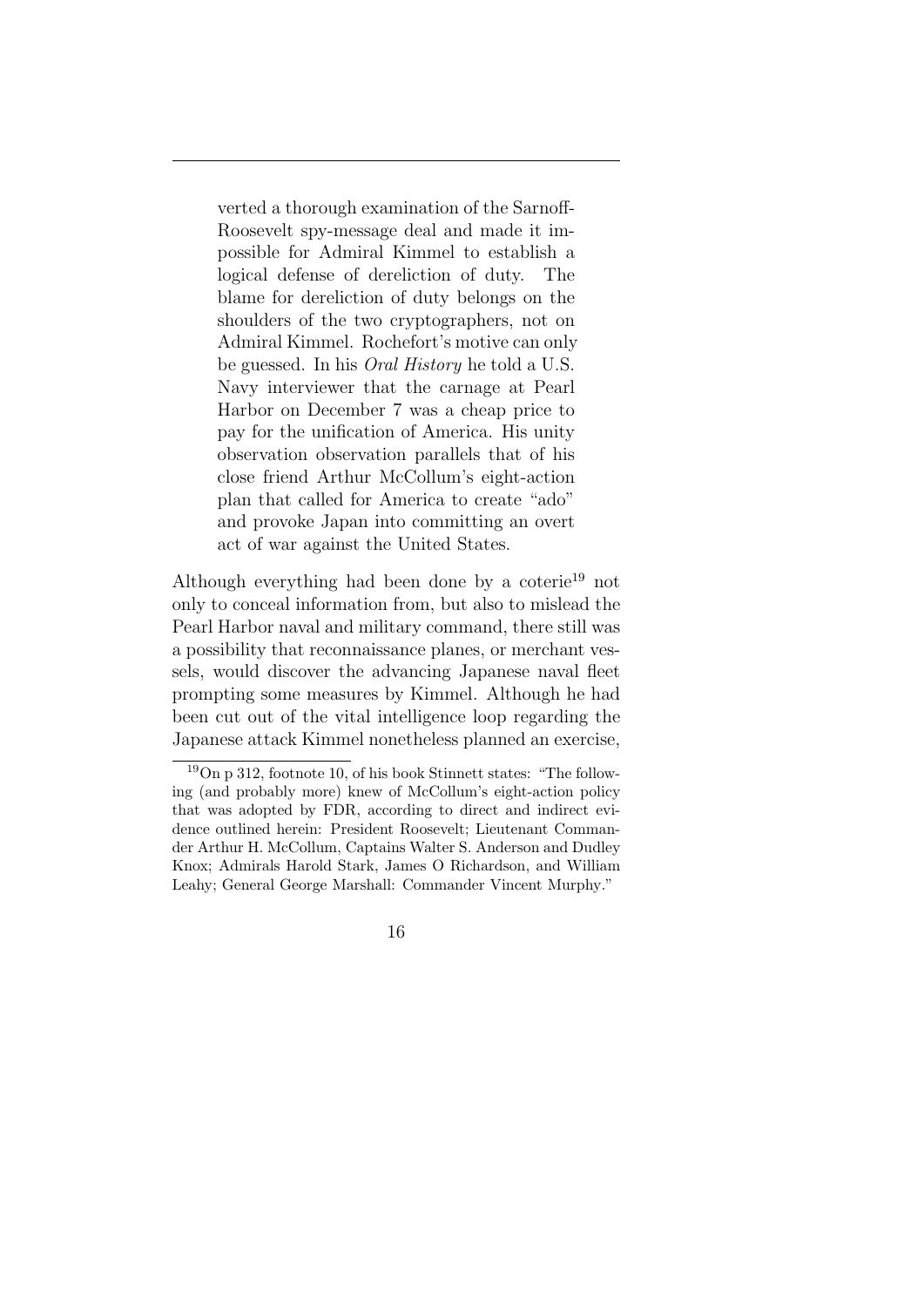Exercise 191, from November 21-25, 1940. This could have led U.S. forces to meet, even if unexpectedly, the approaching Japanese forces. But he was forced at the last moment to cancel the exercise on the orders of his superiors. The orders were conveyed through Rear Admiral Ingersoll. As Stinnett remarks $^{20}$ :

At that time, of course, Kimmel did not know of Washington' eight-action policy. If McCollum's action policy was to succeed in uniting America, Japan must be seen as the aggressor and must commit the first overt act of war on an unsuspecting Pacific Fleet, not the other way around. FDR and his highestlevel commanders gambled on Japan committing the first overt act of war, and knew from intercepted messages that it was near. An open sea engagement between Japan's carrier force and the Pacific Fleet would have been far less effective at establishing American outrage. Japan could claim that its right to sail the open seas had been deliberately challenged by American warship if Kimmel attacked first.

He was ordered to call off this exercise at the last minute on the pretext that such an exercise would be interpreted as a provocation by Japan. This was strange because the Japanese were already on their way to Hawaii. However Kimmel immediately planned two new missions<sup>21</sup>

<sup>20</sup>*Ibid* p151

<sup>21</sup>*Ibid* p 151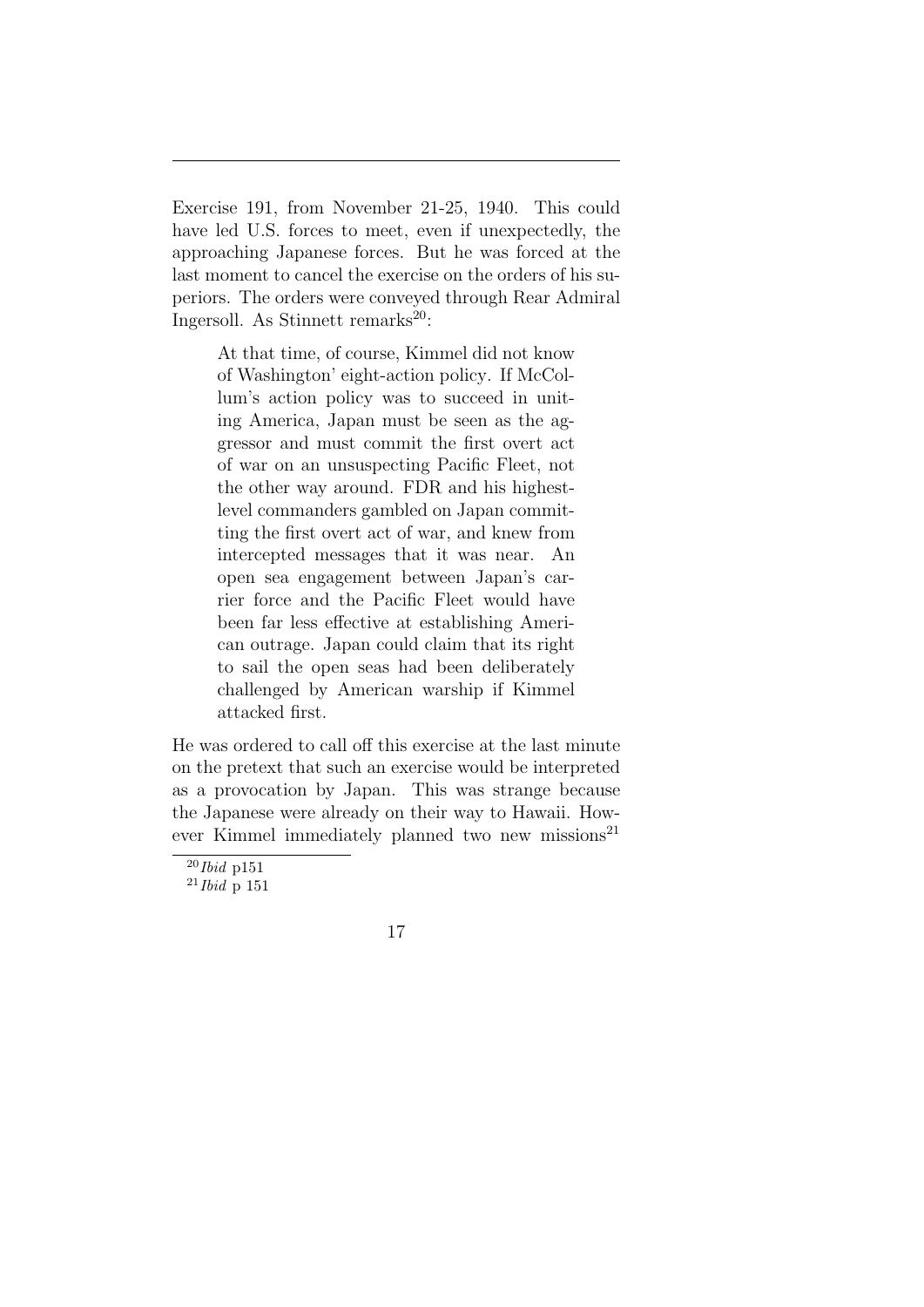"intended to discover a Japanese carrier force." These missions were announced on November 24. However these missions were sabotaged under directions of Admiral Stark on November 26. Admiral Stark ordered that aircraft carriers be used instead of battleships as originally planned. However a delivery of eighteen fighter planes for the exercise was delayed by a week and were in fact never delivered! And then another mysterious and confounding  $\sigma$ order<sup>22</sup> was issued to Kimmel. He was directed to move all modern ships, twenty one in number, as well as the aircraft carriers, out of Pearl Harbor<sup>23</sup> westwards i.e. in a direction *away* from the advancing Japanese fleet. Only the oldest vessels, mostly "27-year-old relics" surviving from World War I, were to remain in Pearl Harbor!

The situation has been summed up by Stinnett in the following words $^{24}$ :

With the recall of the Pacific Fleet from the North Pacific on November 24 and the cessation of aerial reconnaissance over the ocean, America had no effective means of locating the advance of an enemy force on Hawaii except through the intercepts obtained by the monitoring stations. But the cryptographic reports obtained by station CAST and H did not appear in the Daily Communications Summaries shown to Kimmel in 1941.

Stinnett has shown a photograph of the cryptographer

<sup>22</sup>*Ibid* p 152, 154

<sup>23</sup>*Ibid* p 152, 154

<sup>24</sup>*Ibid* p 156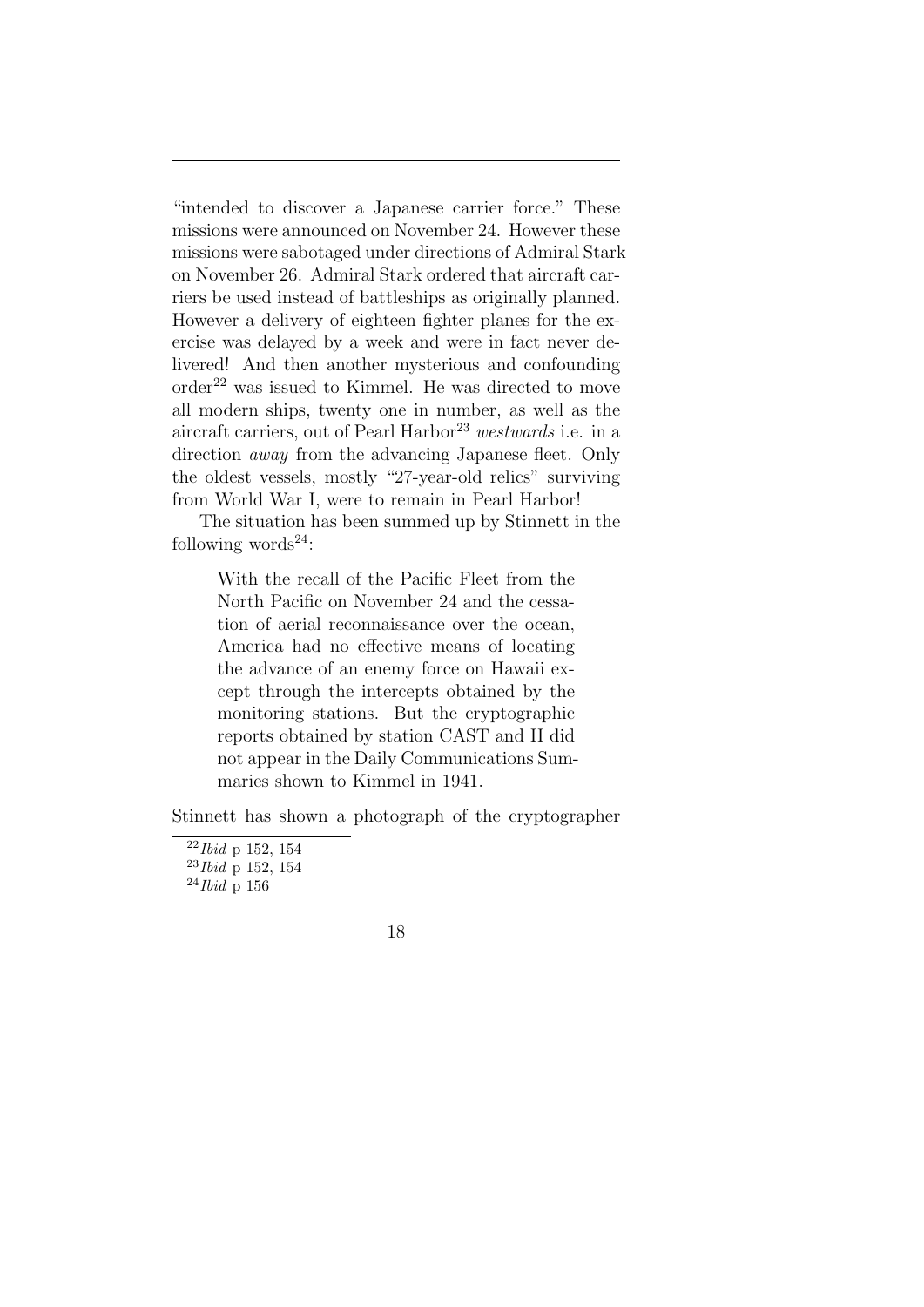Captain Homer Kisner nearly a half century later, holding a copy of the daily chronology of December 6, 1941 in which he had stated that the Japanese had taken the "first steps towards placing the operations of the Navy on a wartime basis." Apparently all cryptographers were required to keep a personal copy of the daily chronology. Kisner had tracked Japanese ship movements and had located them. The documenation of Japanese naval movements from November 18 to 20 is particularly "compelling" according to Stinnett. Stinnett writes $^{25}$ :

> Kisner was excluded from every Pearl Harbor investigation, including the 1995 inquiry. His first public comments on the pre-Pearl Harbor communications intelligence were made to the author in April 1988 when he examined the intercepts contained in the President Carter document release. Kisner confirmed their authenticity. *· · ·*

> In an interview in 1998, Kisner, then eightyeight years old, was shown McCollum's memo by the author. His reaction to proposal F was the same as Admiral Richardson's - disbelief and outrage: "No one in the Navy would deliberately place warships and sailors in harm's way. If I had known of the plan, I'd have gone direct to Admiral Kimmel and warned him"

In order to forestall any possibility that a chance discovery of the advancing Japanese naval fleet might lead



 ${}^{25}\mathrm{Ibid}$  57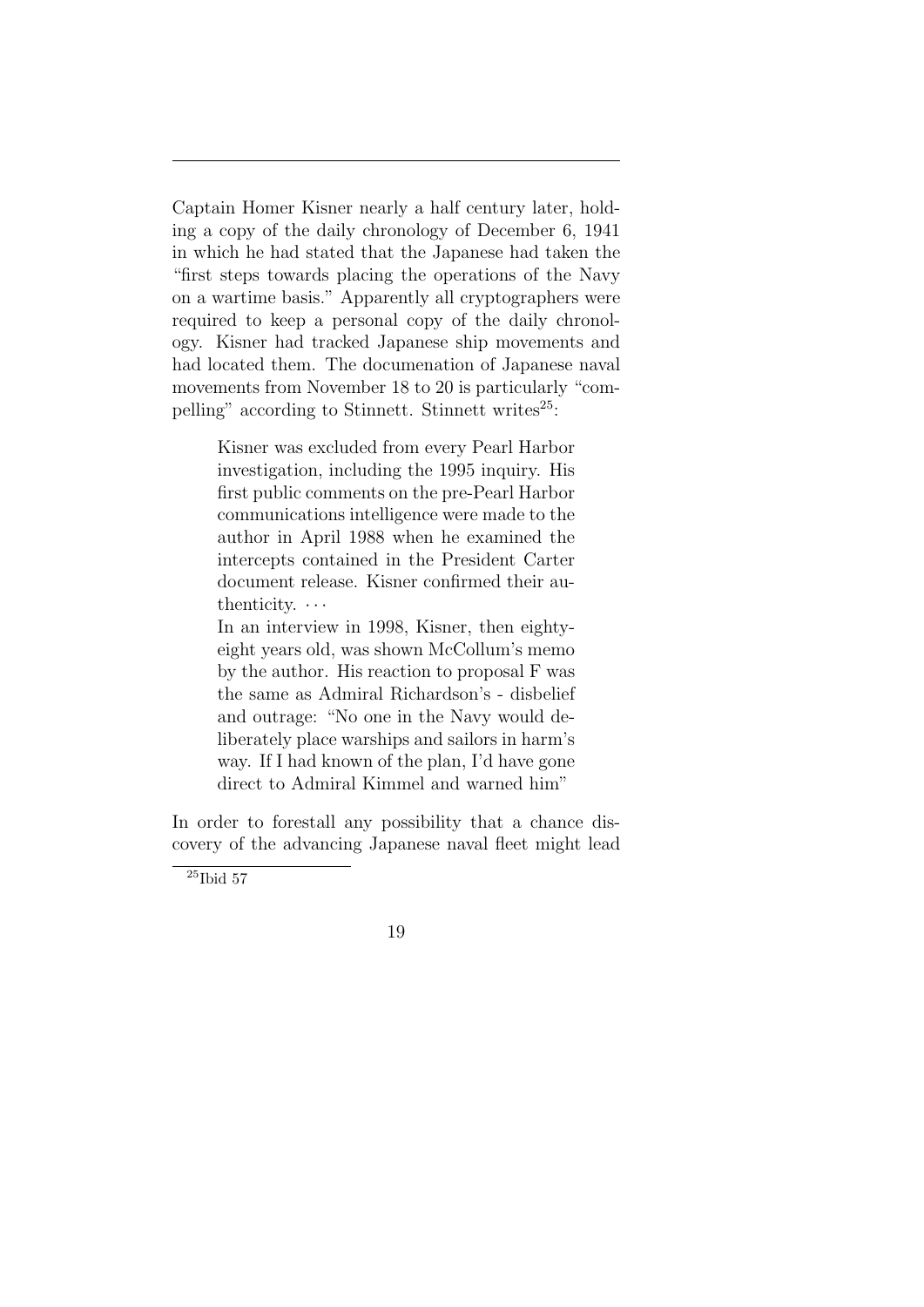Kimmel to act against them, a message<sup>26</sup> was sent by FDR to Kimmel on November 28: "*If hostilities cannot be avoided the United States desires that Japan commit the first overt act*." This was FDR's response to a November 25 alert sent by Admiral Kimmel. Secretary of War Henry L. Stimson wrote in his diaries later<sup>27</sup>:

In spite of the risk involved, however, in letting the Japanese fire the first shot, we realized that in order to have the full support of the American people, it was desirable to make sure that the Japanese be the ones to do this, so that there should remain no doubt in anyone's mind as to who were the aggressors.

These diary entries further establish that the U.S. authorities knew of the impending attack and allowed it to happen because they wanted the American people to feel that they had been attacked. Such thinking was not an adjustment to a sudden realization that Japan was going to attack Pearl Harbor - it was the result of planned forethought.

The attitude of FDR with regard to Kimmel and Short was not very honorable. He told  $Donovan^{28}$ :

They caught our ships like lame ducks! Lame ducks Bill. We told them at Pearl Harbor and everywhere else, to have the lookouts manned. But they still took us by surprise.

<sup>26</sup>*Ibid* p 172

<sup>27</sup>*Ibid* p 179

<sup>28</sup>Cited by Stinnett, p 3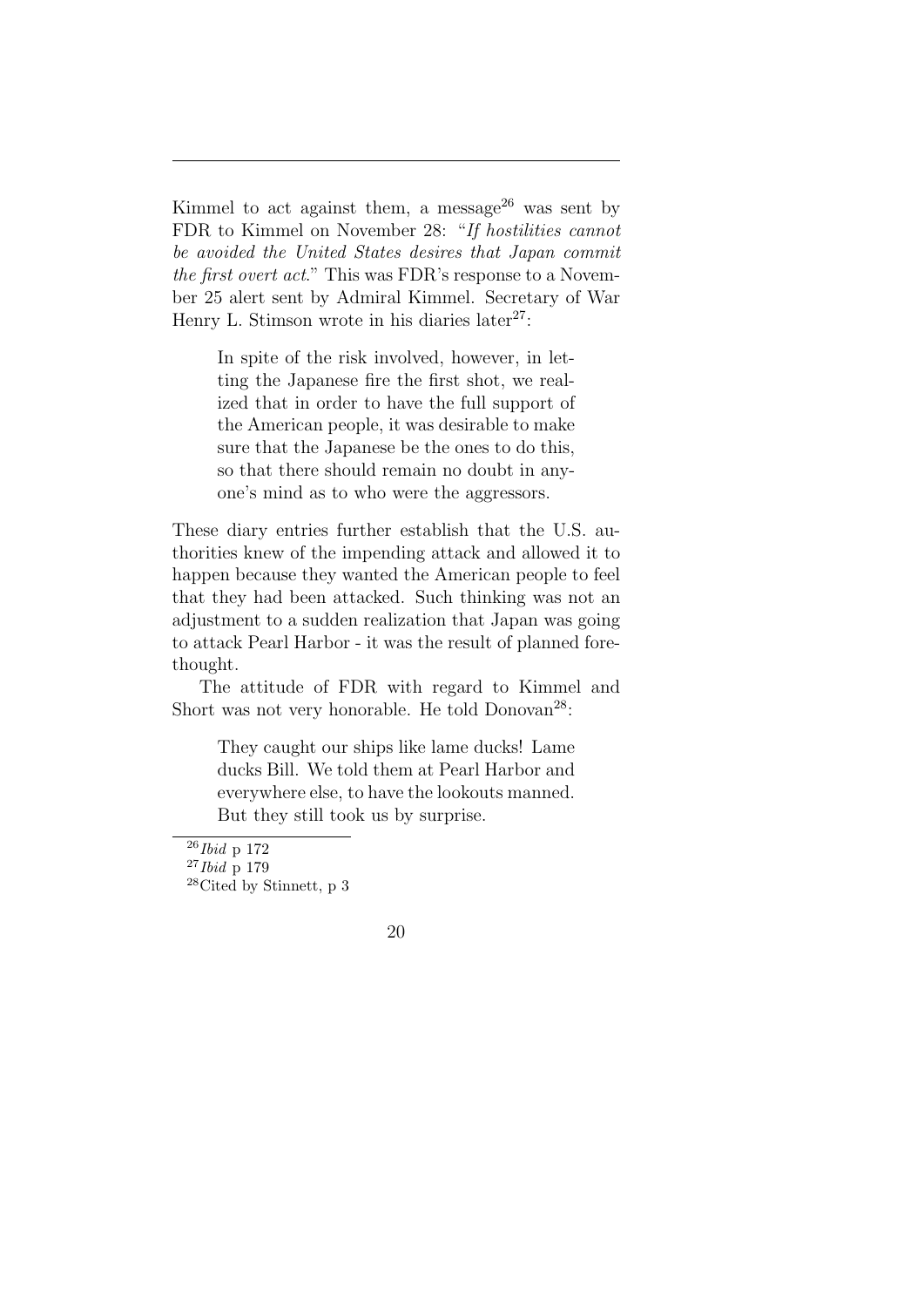This was a lie. The fact is that FDR knew of the attack and had planned the provocations that led to the attack. That is why Bill Donovan observed that FDR was less surprised by the attack than the others ad welcomed it. FDR tied Kimmel's hands in every possible way, left him in the dark and then discredited him in the public eye. No wonder the families of Admiral Kimmel and General Short have, for decades, pursued the case for honorable restoration of these officers. It was, finally, in May 1999, that the Senate, by a narrow split margin, voted that Kimmel and Short "were denied vital intelligence that was available in Washington."<sup>29</sup> Some justice was done

The story runs as follows:

The Senate voted today to clear the names of the two senior military officers who were accused of dereliction of duty as a result of the bombing of Pearl Harbor in 1941. The vote came after an emotional debate among the dwindling number of World War II veterans left in the Senate.

The vote, 52 to 47 on an amendment to the \$289 billion military spending bill, was intended to exonerate Adm. Husband E. Kimmel and Lieut. Gen. Walter C. Short, the American military commanders in Hawaii who were blamed for failing to anticipate the devastating Japanese attack on Dec. 7, 1941.

After the surprise attack, the two men were relieved of their commands and forced to retire from the military at reduced ranks, their reputations in tatters. A panel created by President Franklin D. Roosevelt accused them of dereliction of duty. Both died decades ago.



<sup>29</sup>Philip Shenon: *Senate Clears 2 Pearl Harbor 'Scapegoats'*: New York Times, May 26, 2012.

http://www.nytimes.com/1999/05/26/us/senate-clears-2-pearlharbor-scapegoats.html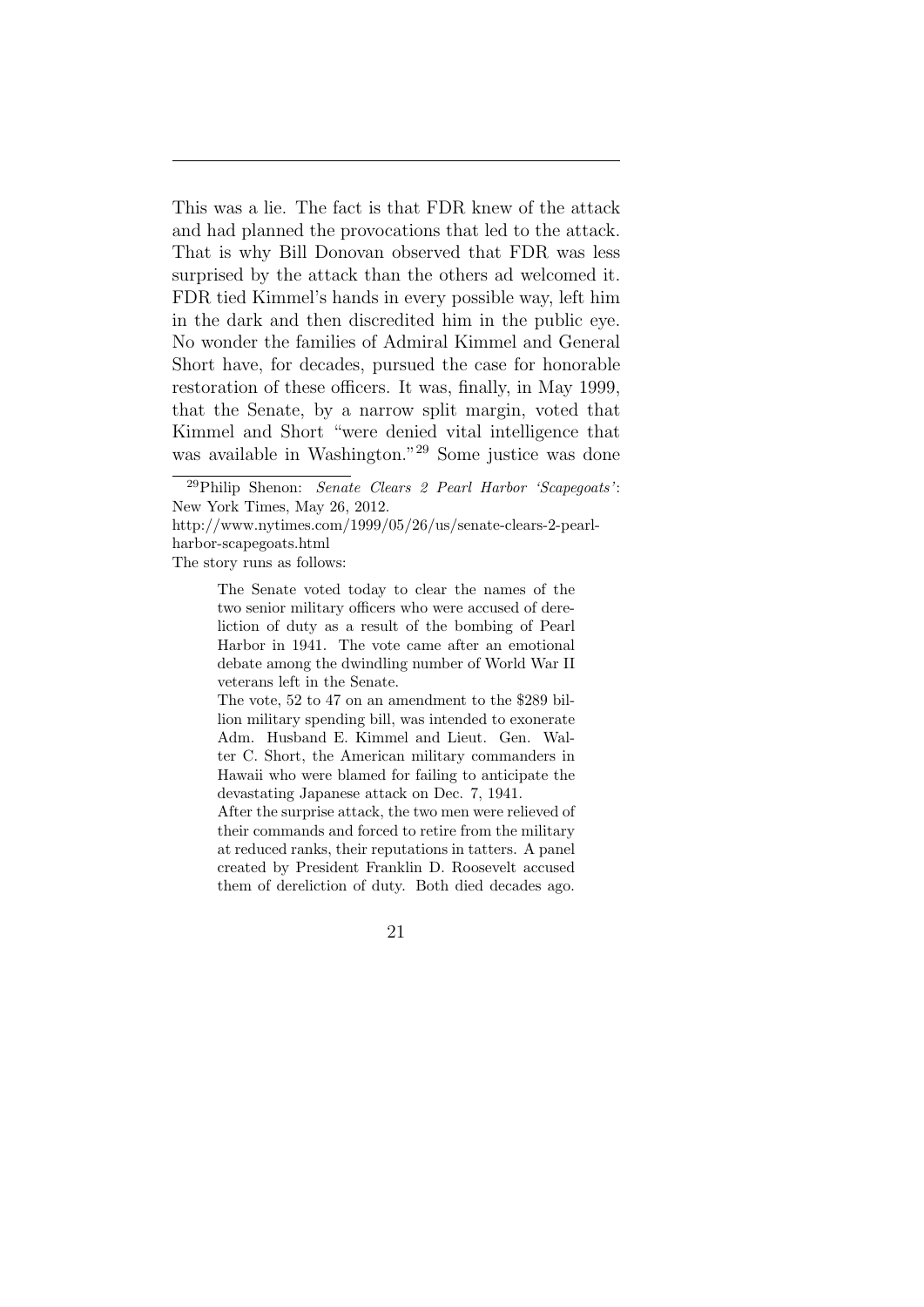58 years after Kimmel demanded that he be given access to all intelligence pertaining to the Japanese forces.

The concealment of certain facts from the various inquiries was the result of a deliberate policy by senior naval officers. This concealment lasted for over five decades and, at one point, was carried out in violation of the orders of President Truman showing how the military men pursue their own policies independent of the orders and/or desires of the competent civilian authority. Stinnett refers to this concealment as the "cryptology blackout". The reasons the cryptology blackout was enforced by senior naval officers were apparently two fold. Firstly the failure to conceal the fact that the U.S. cryptologists had broken both, the diplomatic and naval codes by Oct 1940, the same time at which the eight-action plan to provoke Japan was put forward, would have directly proved that the U.S. had engaged in a policy of provocation and that the Government knew before hand that the attack would take place. Secondly certain naval officers did not want to reveal that the U.S. had indeed broken the Japanese codes, presumably for future, or at least during the war. This impression is strengthened by the fact that the FBI had spotted the activities of a Japanese spy, a diplomat, in Honolulu. Hoover wanted

But in the 57 years since one of the nation's worst military disasters, a number of historians have described Admiral Kimmel and General Short as scapegoats for failures among military commanders in Washington who were aware of intelligence reports suggesting an imminent Japanese attack.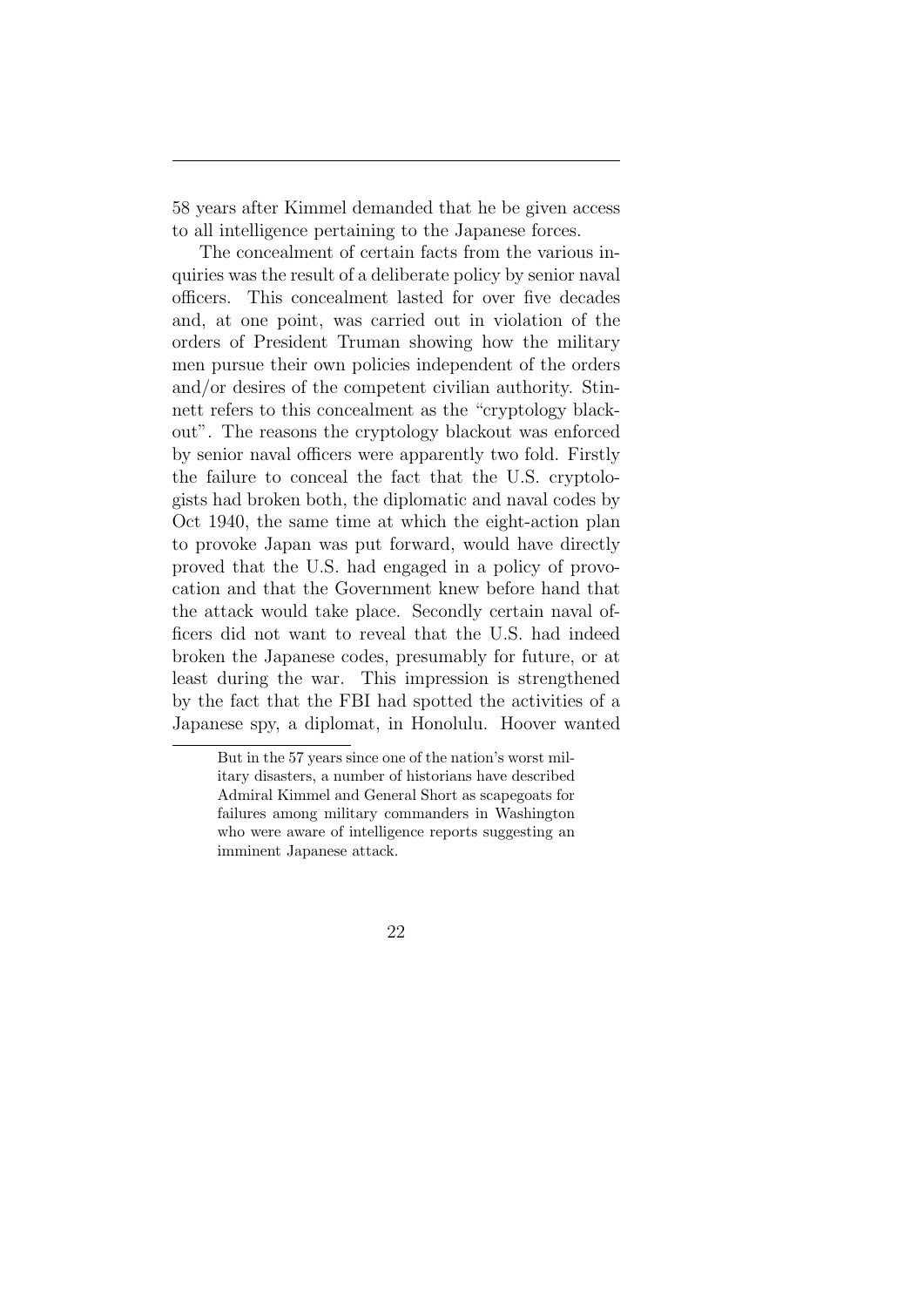to have him arrested but the superior authorities resisted because "neither Berle nor the President wanted to lose the Japanese pipeline<sup>30</sup>. As Assistant Secretary of State Berle put it:"No expulsion is possible as any charge leading to ouster would reveal American cryptographic success to Japan."<sup>31</sup>

Under pressure from Senator Alben Barkley (D, Kentucky), Chairman Joint Congressional Investigation Committee (JOINT) of 1945-46, President Truman issued the following directive, easing the release of cryptographic information $32$ :

> The State, War and Navy Departments will make available to the Joint Committee on the Investigation of the Pearl Harbor attack, for such use as the Committee may determine, any information in their possession material to the investigation, and will respectively authorize any employee or member of the armed services whose testimony is desired by the Committee to testify publicly before the Committee concerning any matter pertinent to the investigation.

Despite this clear-cut directive Fleet Admiral Ernest King tried to block the testimony to the Committee regarding cryptographic information. He ordered that military personnel appearing before JOINT will be subjected to

<sup>30</sup>*Ibid* p 97

<sup>31</sup>*Ibid* p 97

<sup>32</sup>*Ibid* p 270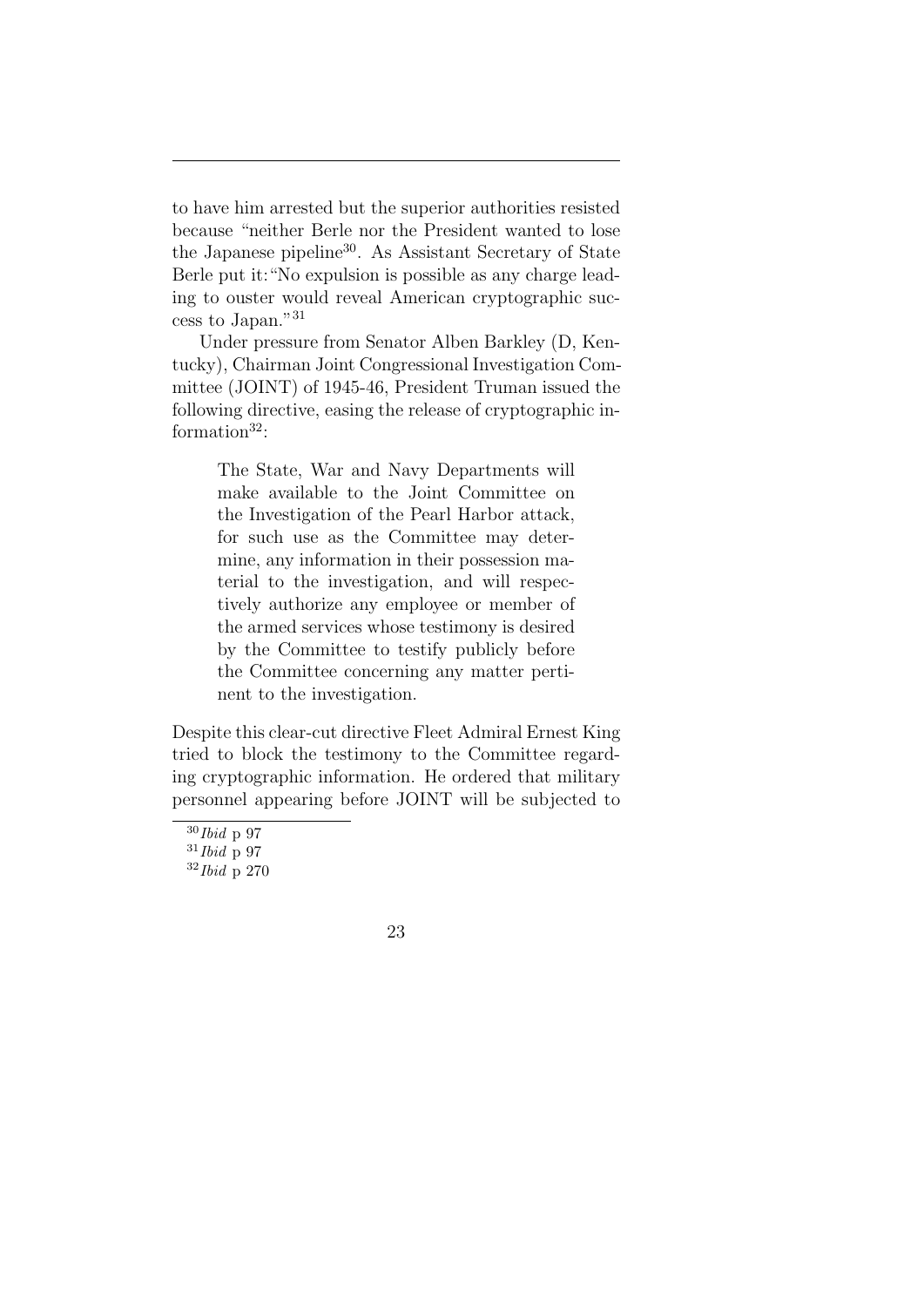military discipline if they disclosed any cryptographic information. This came to the knowledge of President Truman who then issued the following protection order  $33$ :

The testimony of any person in the armed services, and the fact that such person testified before the committee herein provided for, shall not be sued against him in any court proceeding or held against him in examining military status for credits in the service to which he belongs.

Despite these orders the Navy was able to gag its cryptographers. As Stinnett puts  $it^{34}$ :

But Fleet Admiral King prevailed. None of the Navy's intercept operators - the 165 members of the On the Roof Gang - testified. Not one of their military intercepts of Japanese naval broadcasts was introduced into evidence before the Committee. America's pre-Pearl Harbor success in obtaining, decrypting, and translating Japanese naval message in the 5- Num code was safe.

Most of the documents, evidence, and testimony heard by the JOINT were reproduced in the official 39-volume transcript. But the most important records involving communication intelligence were omitted. None of the



<sup>33</sup>*Ibid* p 270

<sup>34</sup>*Ibid* p 270, 271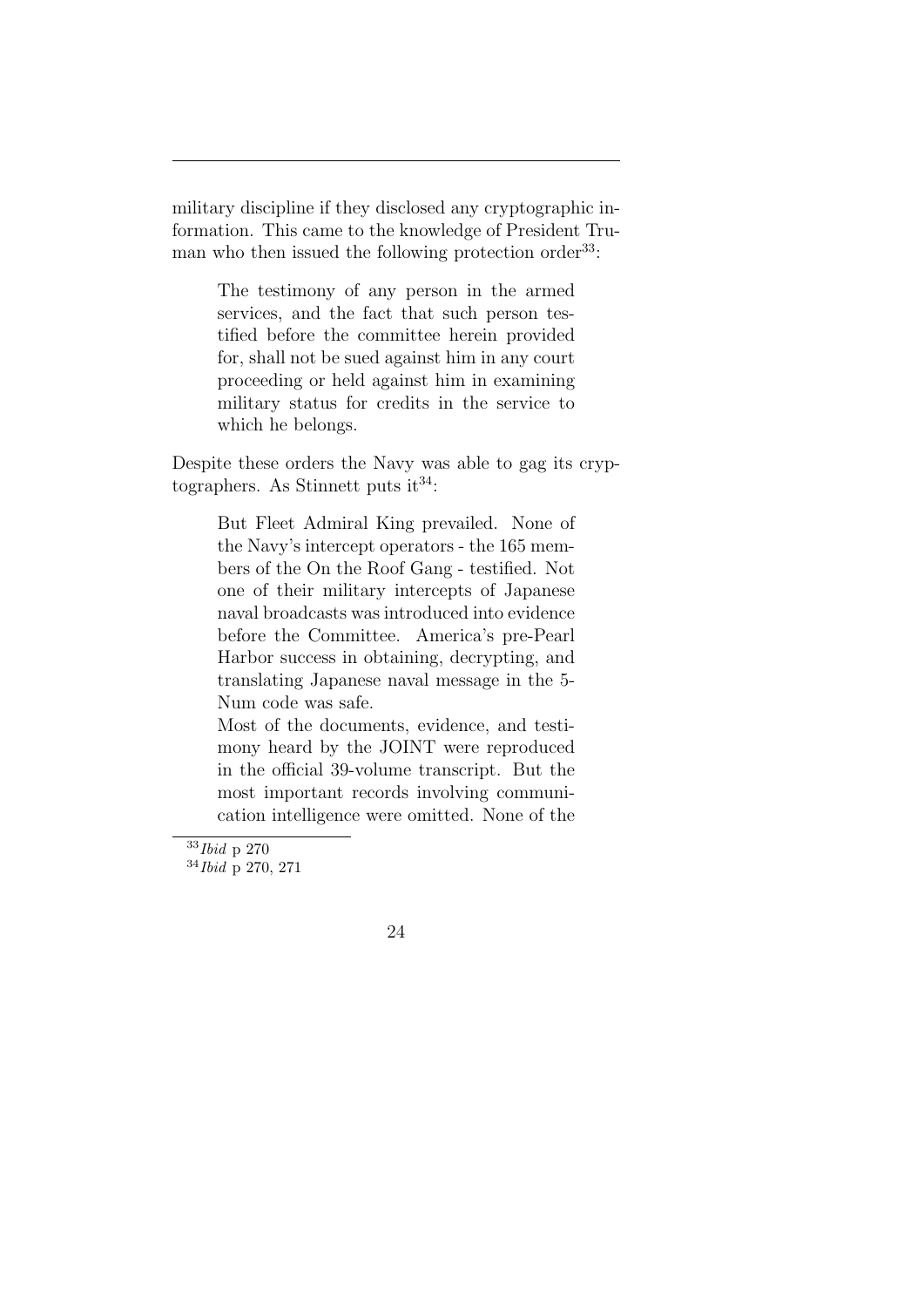Station US papers - which contain crucial Japanese military intercepts - were shown to Congress in either 1945-46 or the 1995 Pearl Harbor investigations.

Stinnett also describes how some crucial documents were rotting or decaying and disintegrating to dust because they had not been stored in proper safe boxes.

It was a four days after the attack that the cover up began and Rear Admiral Leigh Noyes told a group of subordinates: "Destroy all notes and anything in writing." This was an illegal order because even personal memoranda concerning naval matters cannot be destroyed without approval of the Congress. Fortunately, everything was not, and could not be, destroyed as key information was scattered over different places, including the White House. By this fortunate circumstance future generations have been able to know the truth about Pearl Harbor.

Immediately after the publication of Stinnett's book the US agencies and historians closely connected to them, moved in to confuse the public and to conceal documents that had been opened up under FOIA. It was in 1993 that the US Naval Security Group, which had in its custody what are known as the Crane Files, (these were so named because they were stored in vaults in Crane, Indiana) moved these to a government facility on the College Park campus of the University of Maryland. This was Archive II. However, as Stinnett wrote on December 7, 2003, once *The Day of Deceit* was published (December 7, 1999):

NSA began withdrawing the pre-Pearl Har-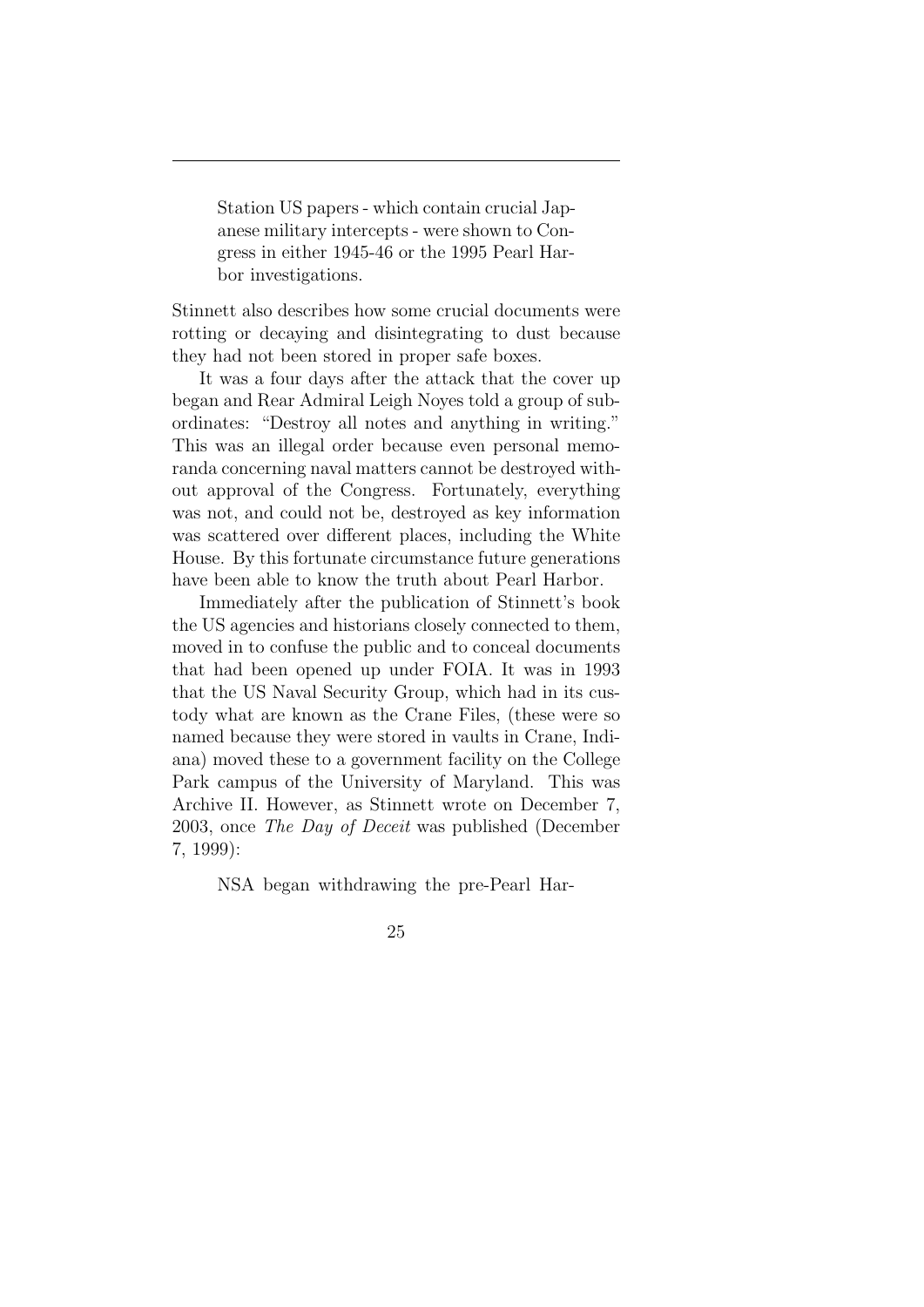bor documents from the Crane Files housed in Archives II. This means that the Government decided to continue 60 years of Pearl Harbor censorship. As of January 2002, over two dozen NSA withdrawal notices have triggered the removal of Pearl Harbor documents from public inspection. The number of pages withdrawn appear to be in hundreds.

Why remove documents a decade after they had been opened to the public? Under the agreement with National Archives, NSA has the right to withdraw documents if their presence in National Archives can lead to defense concerns. What defense concerns could there be sixty years after the events except that the truth must be concealed from the public - otherwise the present phase of US militarism would also be called into question.

One cannot help quoting Professor Peter Dale Scott:

The chronological record of events as reconstructed by archival historians has become increasingly subverted by suppressed or deep history. We now have a chronology for which the public records are either nonexistent or have been falsified.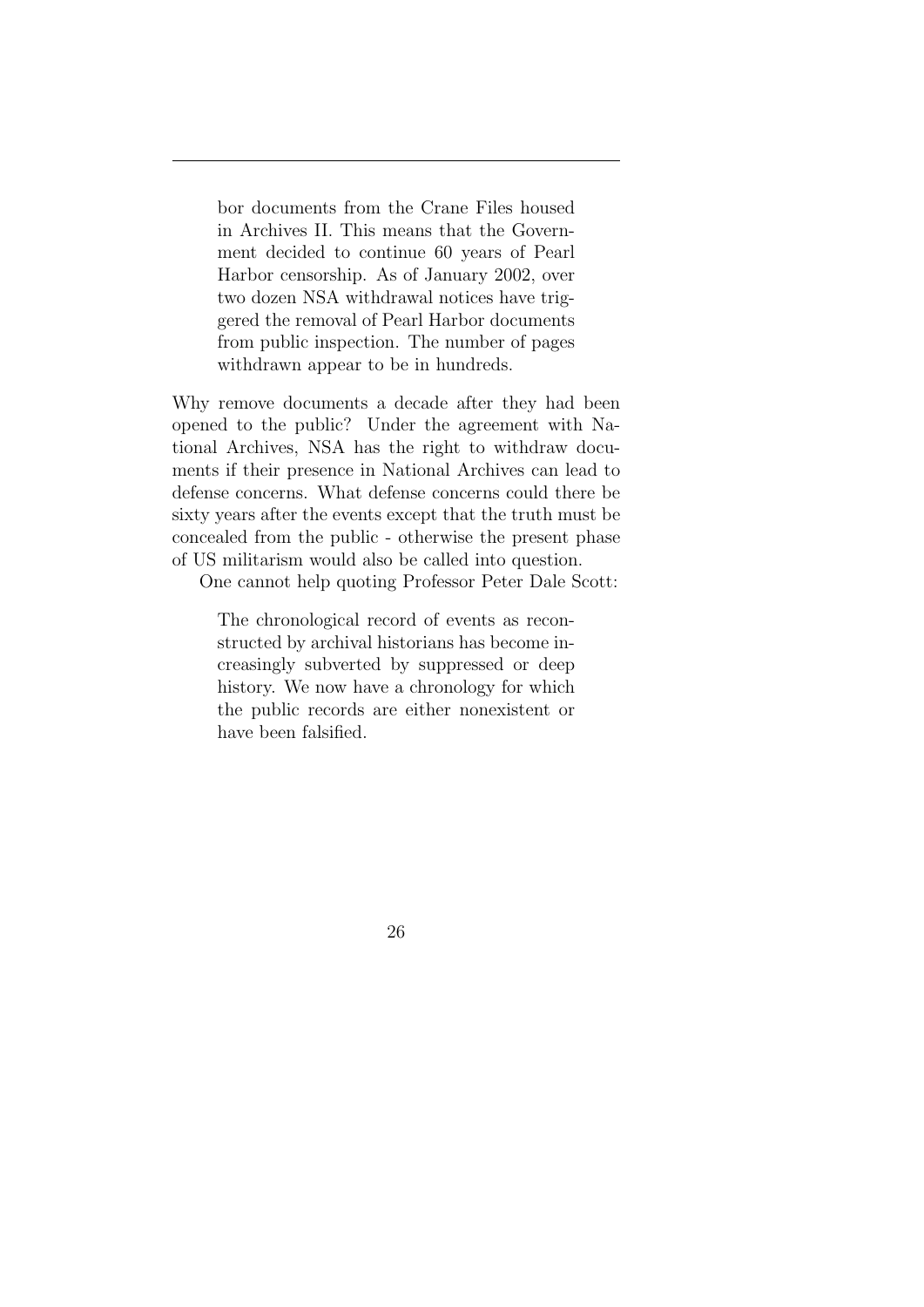## **Index**

9/11, 3 Act, Freedom of Information also see FOIA, 1, 2 Anderson, Walter S, 4 Anderson, Walter S., 16 Atlantic Fleet, 7 Behn, Sosthenes, 3 Berle, Adolf Jr., 23 Britain, 5 Chase Bank, 2 Chiang Kai Shek, 5 Clark Investigation, 15 Clausen Investigation, 15 Clinton, William J, 4 College Park, 25 Congress, 3 Crane Files, 25, 26 Donovan, Bill, 20 Dutch East Indies, 5 eight-action plan, 8, 16, 17, 22 FDR, 1, 4, 8, 9, 16, 17, 20, 21 also see Roosevelt, 4, 6, 10, 20 FOIA, 3, 25 Freedom of Information Act, 3 Germany, 5 Goering, H, 3 Grew, Joseph, 13 Hart, Thomas, 12, 15 Hawaii, 3, 6, 14, 17 Hewitt, Henry K, 15 Higham, C, 3 Holland, 5 Hull, Cordell, 9, 13 Ingersoll, Royal E, 12, 17 Italy, 5 ITT, 3 Japan, 5, 6, 12, 17, 22 Kimmel, Husband E, 7, 10, 13–22 King, Ernest, 23 Kisner, Homer, 19 Knox, Dudley W, 5 Knox, Frank, 9